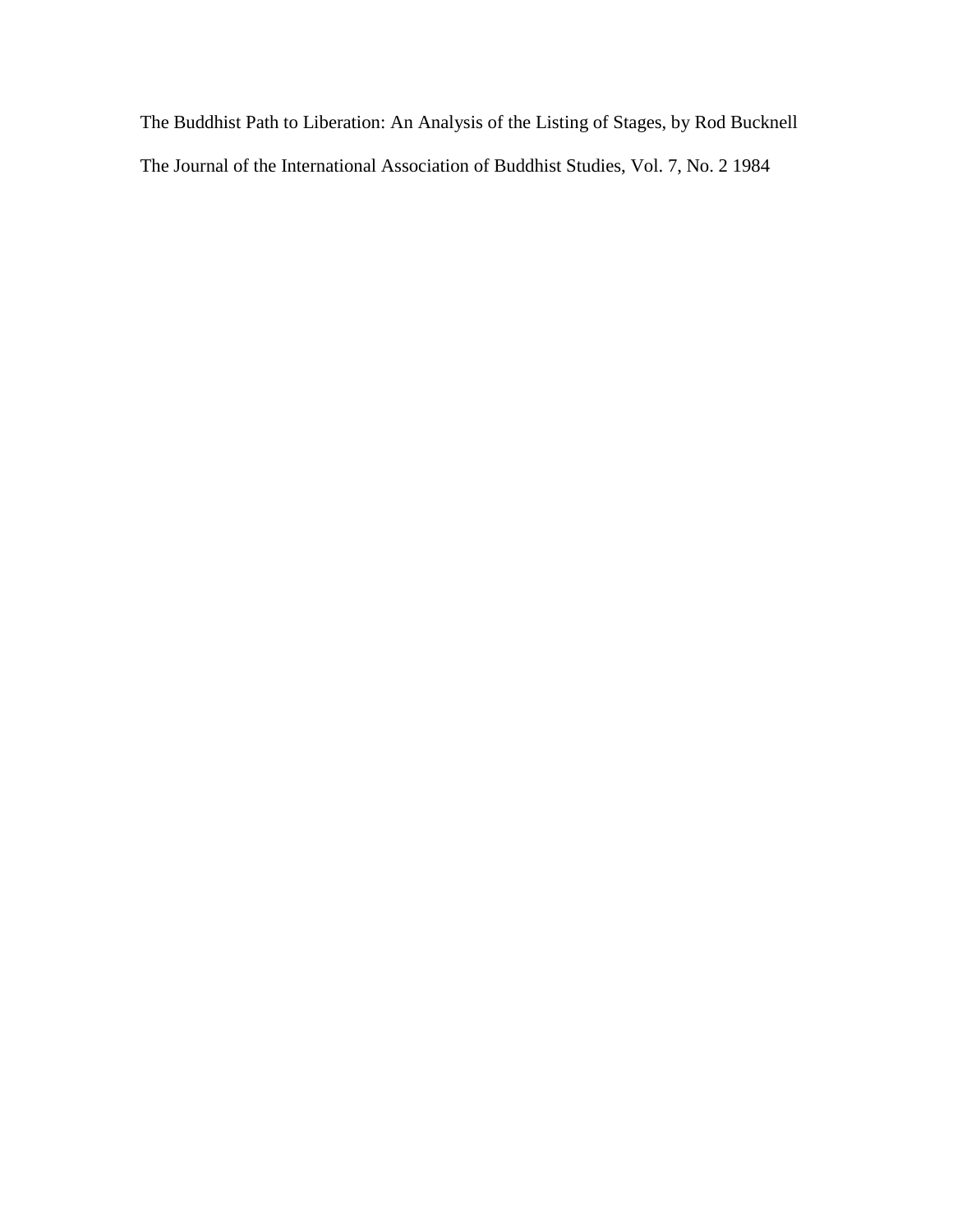# The Buddhist Path to Liberation: An Analysis of the Listing of Stages\*

## by *Rod Bucknell*

The noble eightfold path *(ariya attangika magga)* is generally considered, by practising Buddhists and scholars alike, to be a complete summary of Gotama's course of practice leading to the cessation of suffering. However, there are in the Tipitaka several other lists of stages which are demonstrably also statements of that course of practice, and which, while broadly resembling the eightfold path, differ from it in omitting certain stages and/or including certain others. In this paper, a selection of these alternative lists of stages is subjected to a comparative analysis, some aspects of Gotama's course of practice are reinterpreted accordingly, and it is argued that the noble eightfold path does not entirely deserve the high status usually accorded it.'

Five lists of stages, chosen for their overall resemblance to the eightfold path, are dealt with. They are drawn from the first four *nikdyas* of the *Sutta-pitaka.* List 1 occurs there some sixty times, List 2 three times, Lists **3** and 4 each occur once only, and List 5 occurs ten times. However, the importance of these lists of stages is considerably greater than their relatively infrequent occurrence would suggest, as the analysis that now follows will demonstrate.

*List 1* 

The most obvious candidate for inclusion in this comparative study is the following list of ten stages, found in each of the first four nikdyas.2 It differs from the eightfold path only in having two further items following right concentration: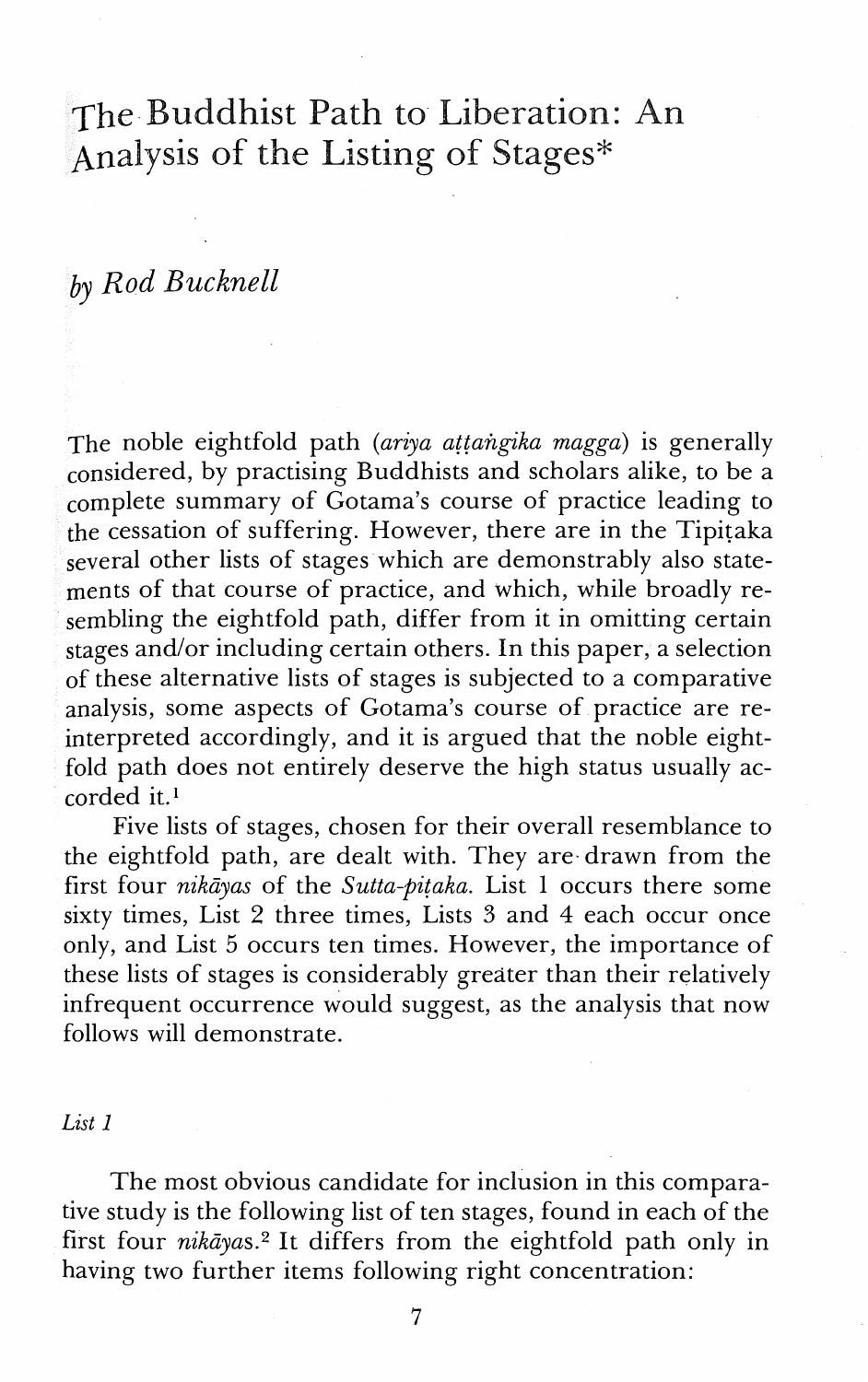| 1. sammā-ditthi                  | (right view)          |  |
|----------------------------------|-----------------------|--|
| 2. sammā-sankappa                | (right aspiration)    |  |
| 3. sammā-vācā                    | (right speech)        |  |
| 4. sammā-kammanta (right action) |                       |  |
| 5. sammā-ājīva                   | (right livelihood)    |  |
| 6. sammā-vāyāma                  | (right effort)        |  |
| 7. sammā-sati                    | (right mindfulness)   |  |
| 8. sammā-samādhi                 | (right concentration) |  |
| 9. sammā-ñāņa                    | (right insight)       |  |
| 10. sammā-vimutti                | (right liberation).   |  |
|                                  |                       |  |

This list is given various names-"the noble path," "the ten qualities of an adept," "the ten states conducing to the ending of the cankers ( $\overline{asavas}$ )," etc.<sup>3</sup> Here, it will be called, for convenience, "the tenfold path."

At some of its occurrences, the tenfold path is stated to be superior to the eightfold path. For example, in the  $Magga$ samyutta Gotama says:

I will teach you, monks, the worthy and the still more worthy than the worthy.  $\ldots$  And who, monks, is the worthy? Herein, monks, a certain one has right view, right aspiration, ... right concentration. This one, monks, is called "the worthy." And who, monks, is the still more worthy than the worthy? Herein, monks, a certain one has right view, right aspiration,  $\dots$  right concentration, right insight, right liberation. This one, monks, is called "the still" more worthy than the worthy."<sup>4</sup>

Similarly, in the *Mahācattārīsaka-sutta*, the only *sutta* that deals with the tenfold path at any length, a listing of the ten maggangas or path-factors is followed immediately by the statement: "In this way, monks, the course of the learner (sekha) is possessed of eight components, and that of the perfected one (arahant) of ten components."<sup>5</sup> In addition, as C.A.F. Rhys Davids pointed out half a century ago,<sup>6</sup> the Anguttara implicitly assigns superior status to the tenfold path by discussing it far more frequently: while in the Eights the eightfold path is listed only twice,<sup>7</sup> in the Tens the tenfold path is listed no fewer than fiftyfour times.<sup>8</sup>

The existence of this tenfold path suggests that the eight-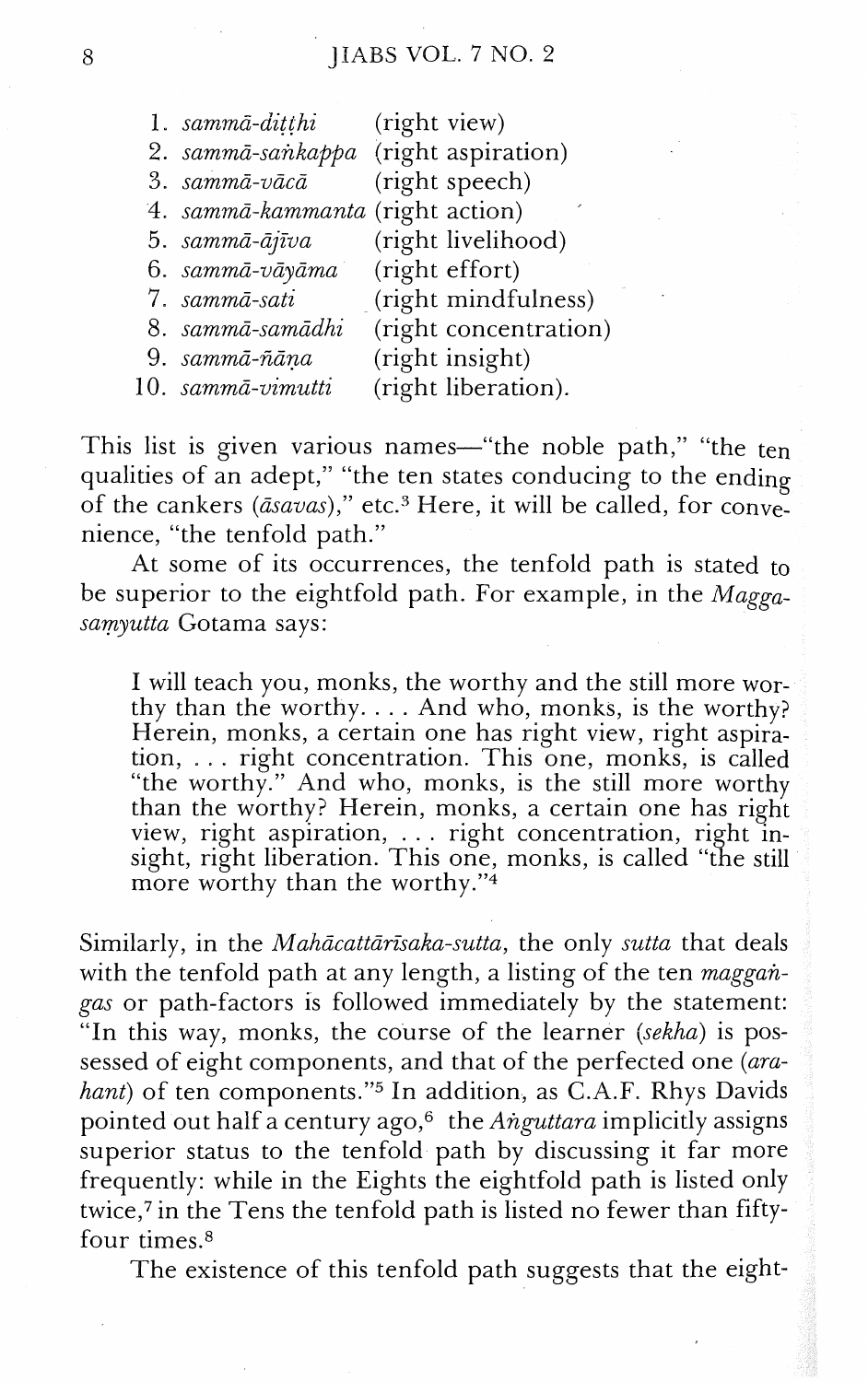fold path is incomplete. Unfortunately, the Tipitaka contains  $\frac{1}{100}$  detailed stage-by-stage explanations of the tenfold path comparable to those given for the eightfold path;<sup>9</sup> the two extra path-factors, *sammd-Aana* and *summa-airnutti,* are nowhere explained. It seems safe to infer that the tenth factor, *sammdvimutti* (right liberation), refers to the *summum bonum*, nibbana. ~f this suggestion is correct, the absence of *sammd-uimutti* from the eightfold path is no real defect, since—it can be argued the path is the way *to* the final realization and therefore need not *include* that realization. There remains, however, the ninth factor, sammā-ñāņa (right insight, or wisdom, or knowledge). This factor appears to be of crucial importance. Its name indicates that it has to do with the development of intuitive wisdom, a vital prerequisite to liberation; and its penultimate position in the list suggests that it is a very advanced stage, more advanced, for example, than mastery of the *jhanas,* with which *summa*samādhi (the eighth factor) is equated.<sup>10</sup>

On this question of serial position in the list, the following paragraph from the *Mahācattārīsaka-sutta* is informative:

As to this, monks, right view comes first. And how, monks, does right view come first? From right view proceeds right aspiration, from right aspiration proceeds right speech, From right speech proceeds right action, from right action proceeds right livelihood, from right livelihood proceeds. right effort, from right effort proceeds right mindfulness, from right mindfulness proceeds right concentration, from right concentration proceeds right insight, from right insight proceeds right liberation.<sup>1f</sup>

The path is therefore *sequential;* the order of listing represents the sequence in which the factors are developed in practice.<sup>12</sup> This sequence is more or less as one would expect, with more fundamental and straightforward practices preceding more specialized and sophisticated ones. For example, while the major moral precepts (stages **3,** 4, 5) apply even to lay followers practising at a relatively elementary level, the *jhanas* (stage 8) are normally practised only by monks; and the development of right insight (stage 9) would imply a high degree of spiritual advancement. (The status of right view (stage 1) in this respect is less evident; it will be discussed below.)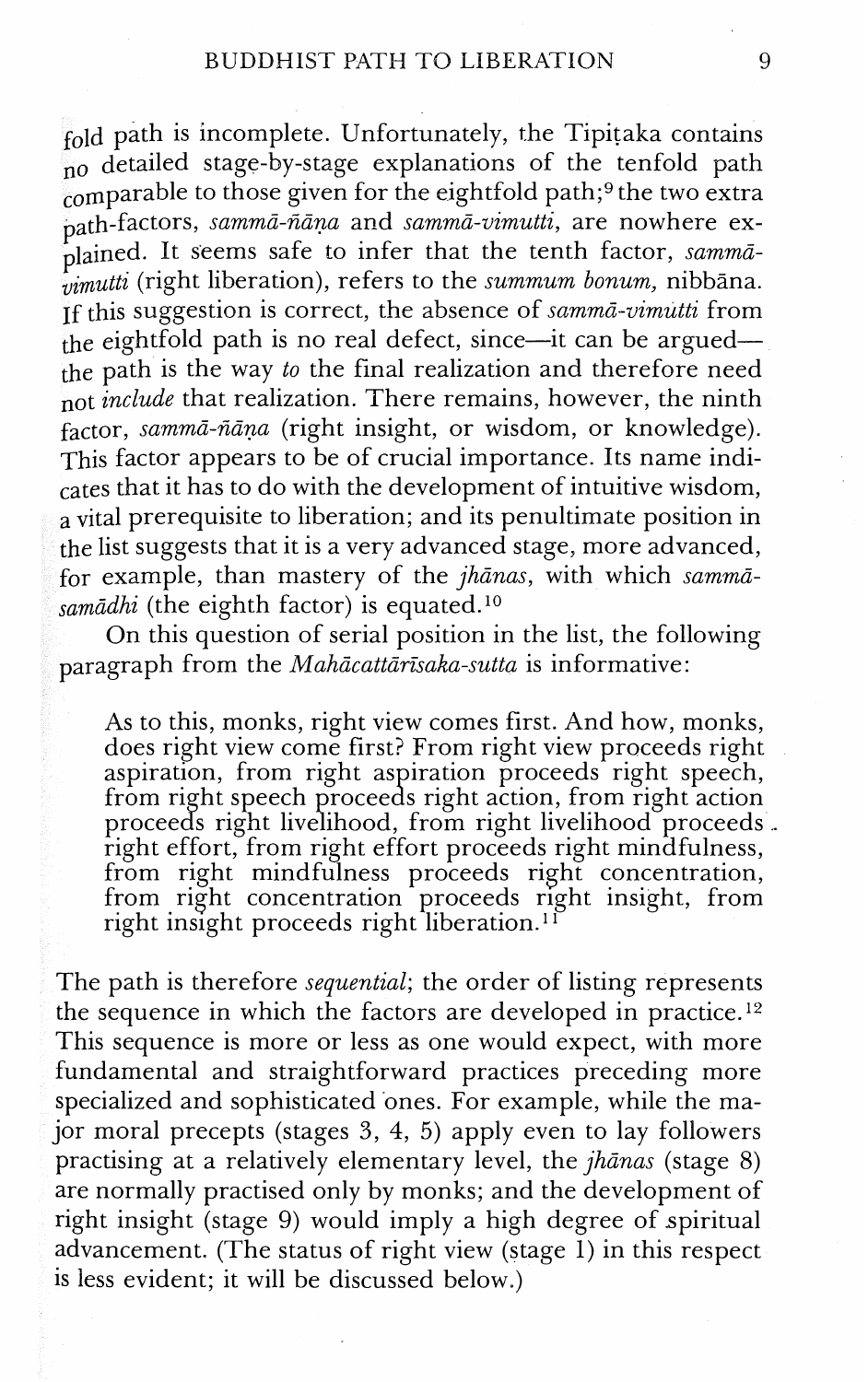The *Mahācattārīsaka-sutta* also indicates that the path series is cumulative; factors already established are maintained  $\frac{1}{a_s}$ new, more advanced factors are developed, at least as far as right concentration:

And what, monks, is ariyan right concentration with its causal associations and accompaniments? It is this:  $\overrightarrow{\mathrm{right}}$ view, right aspiration,  $\ldots$  right mindfulness; whatever mental onepointedness, monks, is accompanied by these seven, this is called ariyan right concentration with its  $caus^2$ al associations and accompaniments. $13$ 

This, too, is as one would expect. Clearly, the monk does not. for example, abandon right livelihood (stage 5) in order to give<br>all his attention to right effort (stage 6); rather, his right livelihood facilitates his right effort and is in turn enhanced by it. The path is therefore *both sequential and cumulative.* 

From this, it is clear that the ninth factor, right insight, is developed after right concentration, that is, after the *jhanas* have been mastered. This is in keeping with the sequence implied in the various extant broad outlines of the Buddhist course of practice, for example the often-stated threefold division into *sila, samddhi,* and *pafifia* (morality, concentration, and insight),<sup>14</sup> and the twofold division into *samatha* and *vipassana* (tranquillity meditation and insight meditation);<sup>15</sup> insight always comes after concentration.

The above discussion suggests that the eightfold path, lacking right insight, is incomplete. However, it may be that right insight is not (as implied above) an active practice to which the meditator must direct his energies after he has mastered right concentration. Perhaps it is, like right liberation, a *fruit* of the practice of the preceding eight stages, something that will arise spontaneously once the eight have been perfected-in which case its omission from the path is no real defect. Accounts of the tenfold path throw no light on this question, since they never explain the individual stages. Some understanding of the nature of right insight can, however, be arrived at through comparison with other lists of stages, as will now be shown.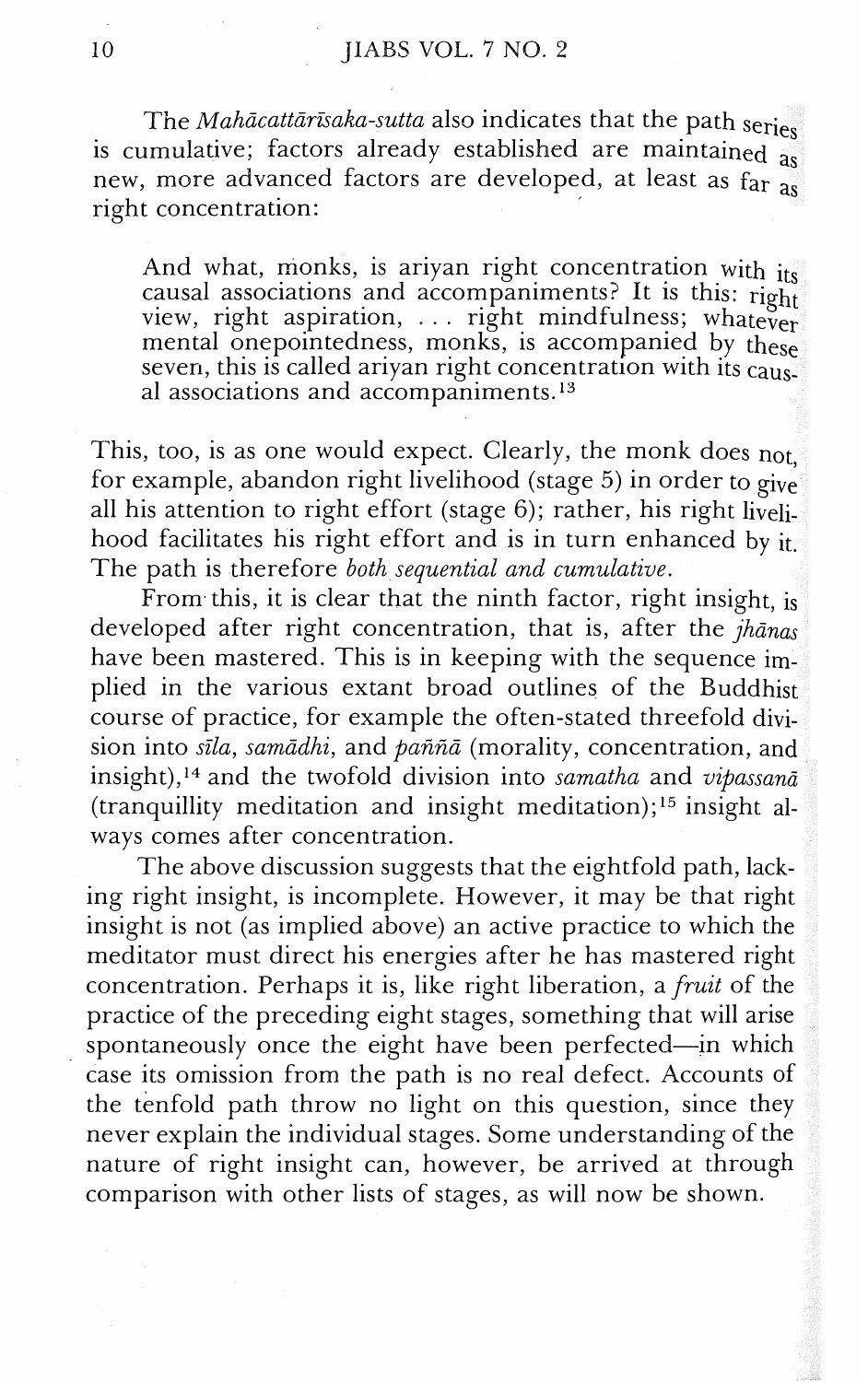List *2* 

The second of the five lists to be considered occurs at three different places in the Majjhima.<sup>16</sup> Its three occurrences are identical as regards content, though differing slightly in mode of presentation. We examine first the presentation in the Cula-Hatthipadopama-sutta, the Lesser Discourse on the Simile of the Elephant's Footprints.<sup>17</sup> That sutta relates how a brahman named Jāņussoņi goes to see Gotama after hearing his attainments praised in terms of a simile: Just as an elephant-tracker, seeing in the forest a great footprint, long and broad, knows that a great elephant has passed that way, so people seeing the "footprints" of the Tathagata know him to be a fully self-awakened one. Gotama explains to Janussoni the nature of these "footprints" by describing a series of twelve stages in an aspirant's progress to liberation. The series may be summarized as follows.

1. *Dhammalsaddhā/pabbajjā*: A layman hears a Buddha teach the Dhamrna, comes to have faith in him, and decides to take ordination as a monk.

2. *sila*: He adopts the moral precepts.

3. indriyasamvara: He practises "guarding the six sense-doors."

4. sati-sampajañña: He practises mindfulness and self-possession (actually described as mindfulness of the body,  $k\bar{a}y\bar{a}nussati$ ).

5. jhāna 1: He finds an isolated spot in which to meditate, purifies his mind of the hindrances (nivarana), and attains the first rūpa-jhāna.

6.  $jhāna$  2: He attains the second  $jhāna$ .

7. jhāna 3: He attains the third jhāna.

8.  $jhāna$  4: He attains the fourth  $jhāna$ .

9. *pubbenivāsānussati-ñāna*: He recollects his many former existences in samsāra.

10. sattānam cutūpapāta-ñāņa: He observes the death and rebirth of beings according to their karmas.

11. āsavakkhaya-ñāņa: He brings about the destruction of the dsavas (cankers), and attains a profound realization of (as opposed to mere knowledge about) the four noble truths.<sup>19</sup>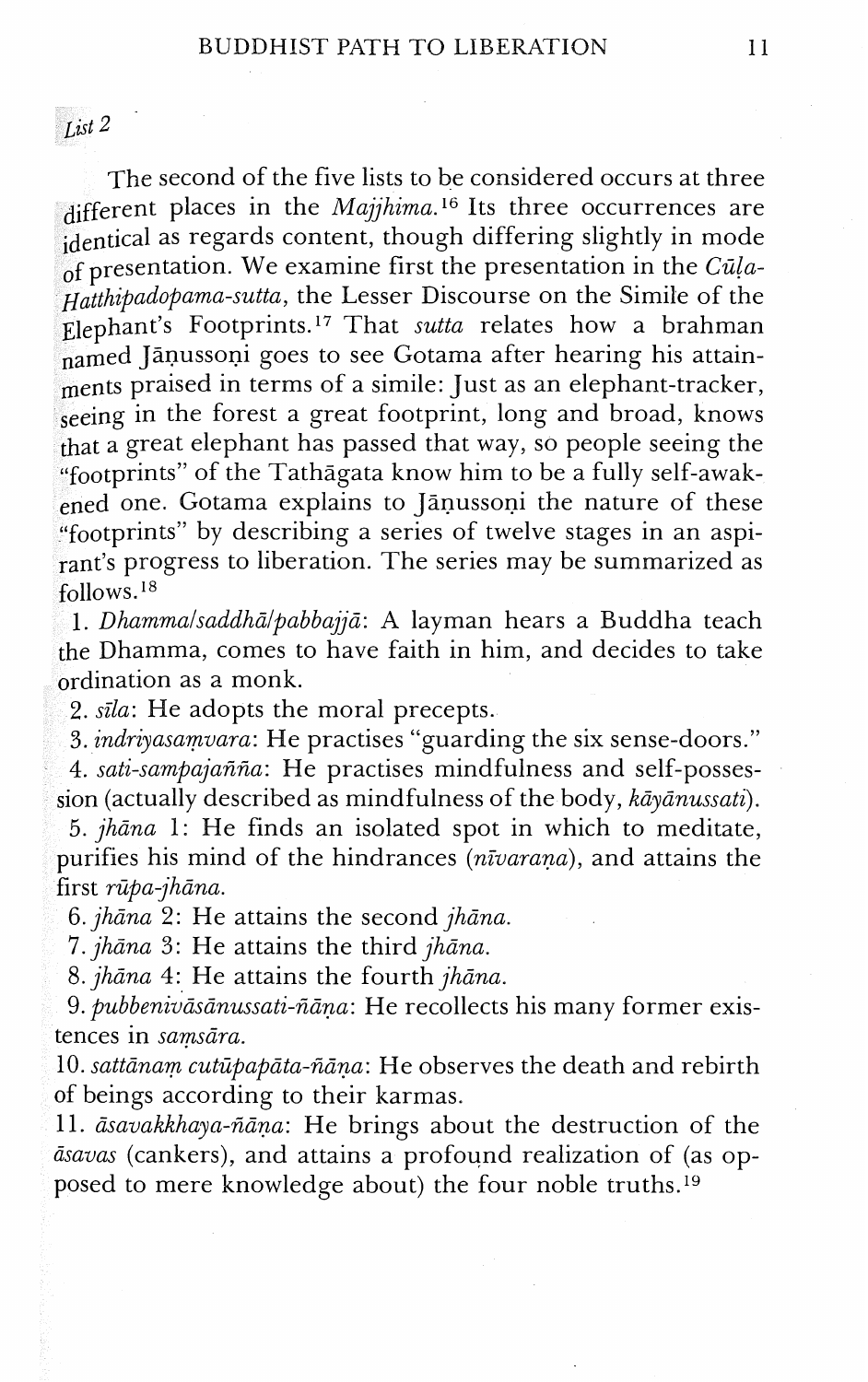12. vimutti: He perceives that he is now liberated, that he  $h_{\text{as}}$ done what was to be done.

The description of stage 5 (jhana 1) begins with a résumé of the preceding three stages: "Equipped with this ariyan moral conduct [stage 2], equipped with this ariyan guarding of the sensedoors [stage 31, equipped with this ariyan mindfulness and selfpossession [stage 4], he. . . . This affirms the cumulative nature of the series up to that point. The description of each of the stages 5 to 12 concludes with the statement: "This, brahman, is a footprint of the Tathagata. . . ." There are, therefore, eight "footprints."

To discover how this series of stages relates to the tenfold path, the two lists will now be compared, item by item, making use of Gotama's definitions of the path-factors as given in the  $Mahā-Satipatțhāna-sutta.<sup>20</sup>$ 

Stage 1 in the "footprint" series has three components: (i) hearing a Buddha teach, (ii) coming to have faith in him, and (iii) deciding to take ordination as a monk. Of these, (i) and (ii) imply acquiring a basic knowledge of, and confidence in, the Buddha's teaching. Now the first factor of the tenfold path,  $sammā-dithi$  (right view), is defined as knowledge about the four noble truths.<sup>21</sup> Since the four noble truths constitute the essence of the Buddha's teaching, it follows that the first pathfactor, sammā-dițthi, is functionally equivalent to components (i) and (ii) of stage 1 in the "footprint" series.<sup>22</sup>

The second path-factor, sammā-sankappa (right aspiration or resolve), is defined as aspiration towards renunciation, nonhatred, and non-harming. Of these three, the second and third (aspiration towards non-hatred and non-harming) are expected of all Buddhists, being presupposed in the adoption of the  $silas$ . The first (aspiration towards renunciation) is less generally expected, being the essence of the decision to become a monk. The first aspect of right aspiration is therefore equivalent to component (iii) of stage 1 in the "footprint" series. It follows that stage 1 of List 2 is broadly equivalent to the first and second path-factors together.

Stage 2 of List 2, adopting the moral precepts (sīla), corresponds to right speech, action, and livelihood together, that is, to the third, fourth, and fifth path-factors.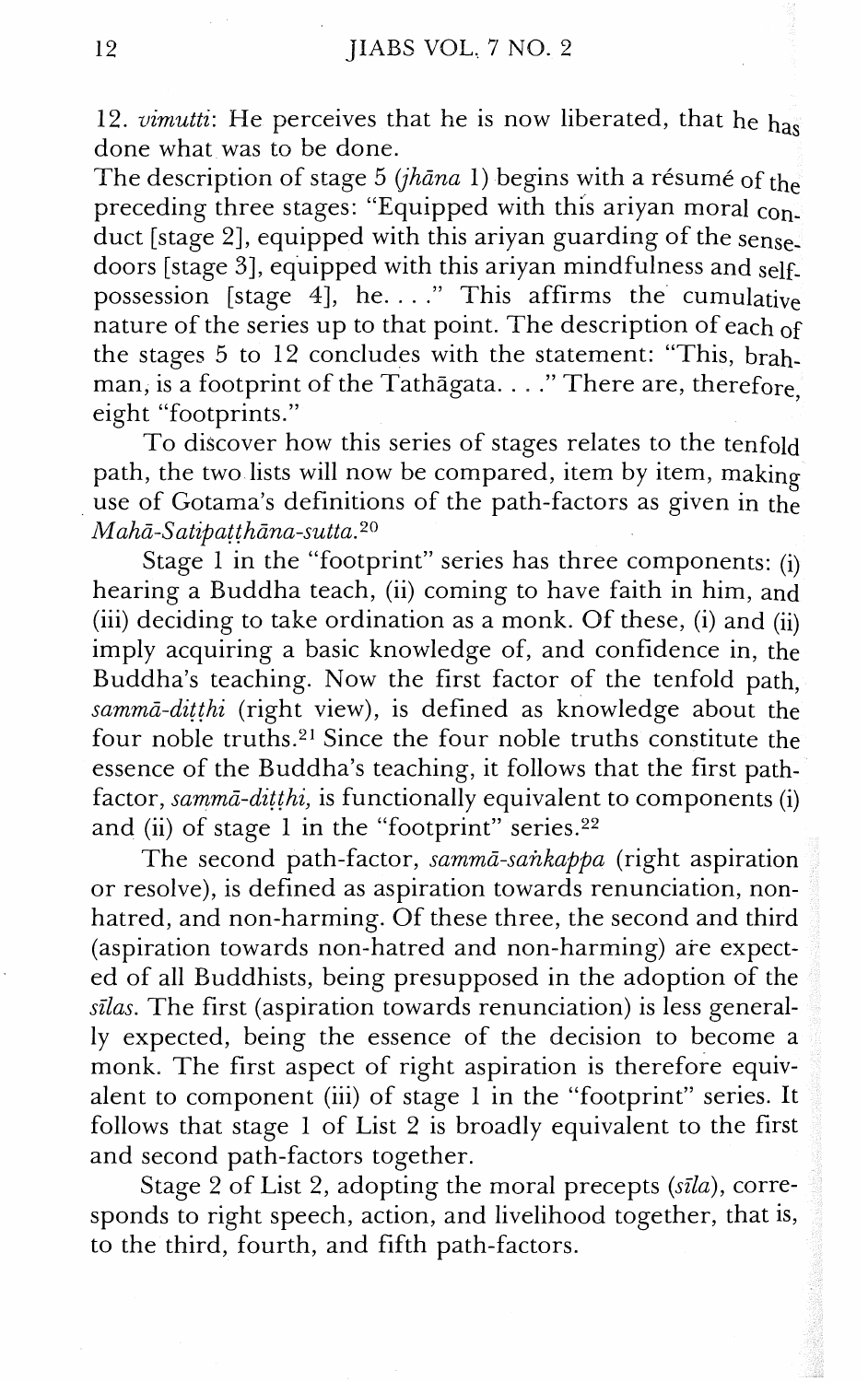Stage 3, guarding the six sense-doors, consists, according  $t_0$  the sutta, in preventing the arising of unskilful mental states in response to stimuli received through the six senses. Now the  $s_{\text{isxt}}$ h path-factor, sammā-vāyāma (right effort), is defined as the practice of the four *padhānas* (exertions): (i) preventing the arising of unarisen unskilful mental states, (ii) eliminating already arisen unskilful states, (iii) encouraging the arising of unarisen skilful states, and (iv) consolidating already arisen skilful states. The first of these four is identical with guarding the sensedoors. Consequently, stage 3 corresponds to the first component of the sixth path-factor.

Stage 4, mindfulness and self-possession, is actually described as mindfulness of the body, that is the first of the four components of the seventh path-factor, sammā-sati. (The remaining three are mindfulness of feelings (vedana), mind (citta), and dhammas.)

Stages 5 to 8 cover the development of the four *jhānas*. These four are therefore collectively equivalent to the eighth path-factor, sammā-samādhi, which is defined as mastery of the jhanas.

Stages 9 to 12 are described in the *sutta* as follows.<sup>23</sup>

### Stage 9:

Thus with the mind composed, quite purified, . . . immovable, he directs and bends down his mind to the knowledge and recollection of former habitations. He recollects a vari- $\therefore$  four  $\ldots$  five  $\ldots$  ten  $\ldots$  twenty  $\ldots$  thirty  $\ldots$  forty  $\ldots$  fifty . . . a hundred  $\ldots$  a hundred thousand births, and many an eon of integration, and many an eon of disintegration, and many an eon of integration-disintegration: "Such a one was I by name, having such and such a clan, such and such a colour, so was I nourished, such and such pleasant and painful experiences were mine, so did the span of life end. Passing from this, I came to be in another state where I was such a one by name,  $\dots$  so did the span of life end. Passing from this  $I$  arose here." Thus he recollects divers former habitations in all their modes and detail.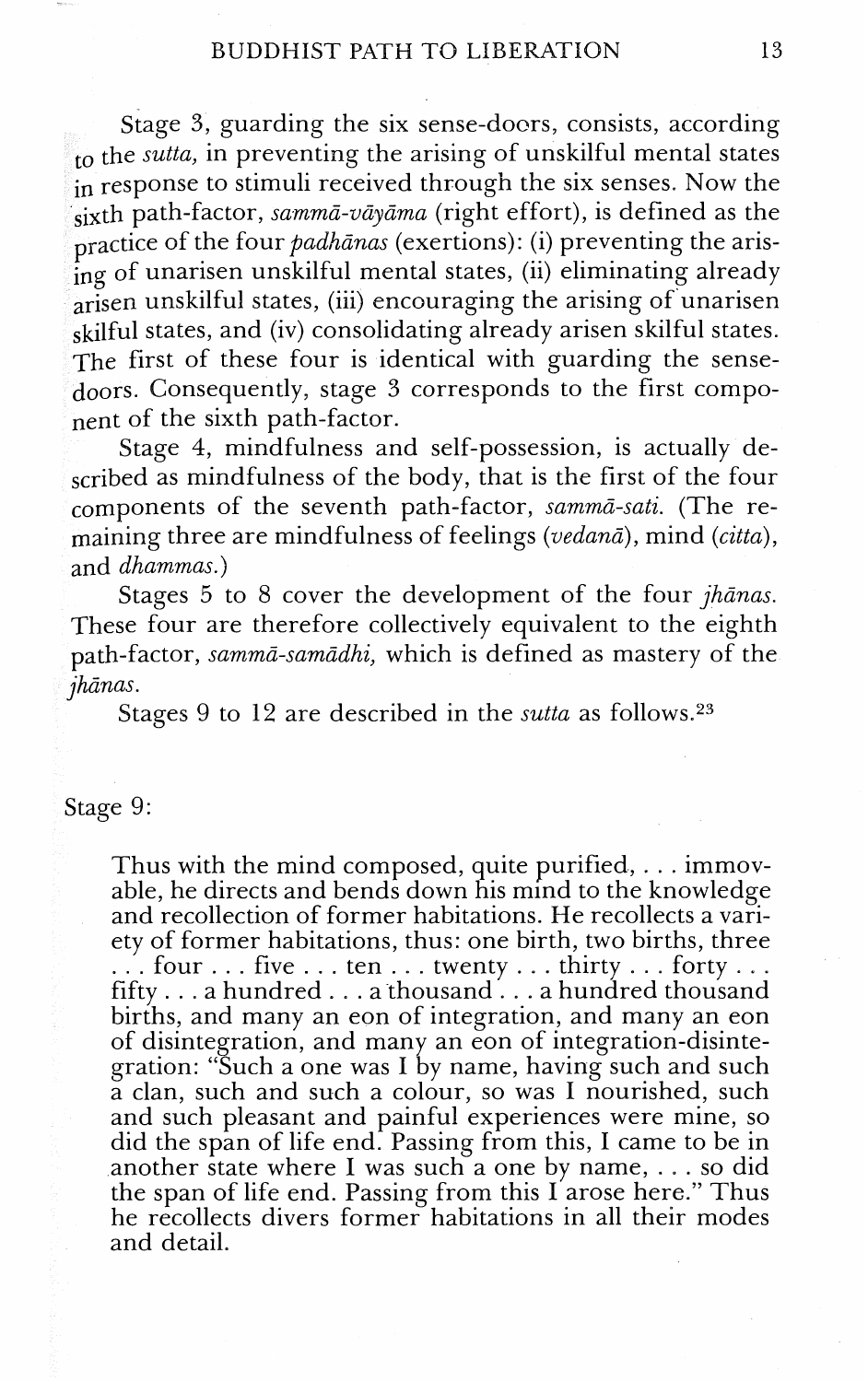Stage 10:

With the mind composed, ... he directs and bends down his mind to the knowledge of the passing hence and the arising of beings. With the purified deva-vision surpassing that of men, he sees beings as they pass hence or come to be; he comprehends that beings are mean, excellent, comely, ugly, well-going, ill-going, according to the consequences of deeds, and thinks: "Indeed these worthy beings who were possessed of wrong conduct in body, speech, and mind, ... at the breaking up of the body after dying, have arisen in a sorrowful state, a bad bourne, the abyss, Niraya Hell. But these worthy beings who were possessed of good conduct in body, speech, and mind,  $\ldots$  at the breaking up of the body after dying, have arisen in a good bourne, a heaven world." Thus with the purified deva-vision surpassing that of men does he see beings as they pass hence and as they arise.

Stage 11

With the mind composed, . . . he directs and bends down his mind to the knowledge of the destruction of the cankers. He realizes as it really is: This is suffering.  $\dots$  This is the arising of suffering.  $\ldots$ . This is the cessation of suffering. . . . This is the course leading to the cessation of suf-<br>fering. He realizes as it really is: These are the cankers. . . . This is the arising of the cankers. . . . This is the cessation of the cankers. . . . This is the course leading to the cessation of the cankers.

Stage 12:

Knowing thus, seeing thus, his mind is freed from the canker of sense-pleasures, . . . of becoming, . . . of ignorance. In freedom the knowledge comes to be: I am liberated; and he comprehends: Destroyed is birth, brought to a close in the Brahma-faring, done is what was to be done, there is no more of being such or so.

These four stages of List 2 are together identical with the three supernormal knowledges ( $vijj\bar{a}$ s) that Gotama attained on the night of his enlightenment. In the Tipitaka, Gotama frequently recounts how, having stilled his mind by practising the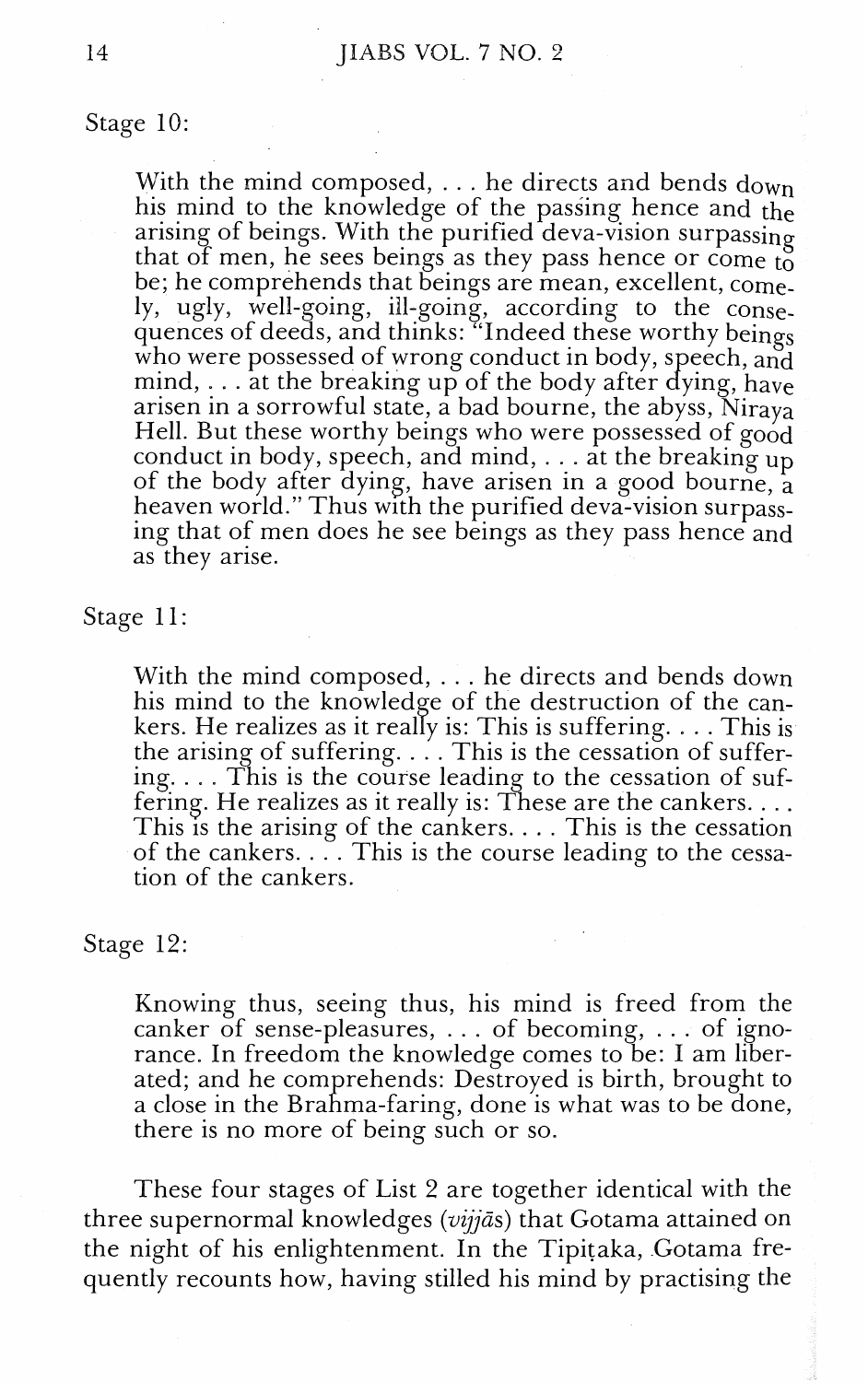jhānas, he developed a series of three supernormal knowledges, one in each of the three watches of the night.<sup>24</sup> The first knowledge is identical with stage 9 of List 2, the second with stage 10, and the third with stages 11 and 12 together.

In List 2, the set of three stages 9 to 11 is preceded by the  $j_{h\bar{a}nas}$  and followed by liberation; and, similarly, in the tenfold path the ninth factor, sammā-ñāṇa, is preceded by the jhānas r<br>(sammā-samādhi) and followed by liberation (sammā-vimutti). Since, in addition, stages 9 to 11 all bear names ending in "- $n\bar{a}$  na," it is clear that the three are together equivalent to the ninth path-factor, sammā-ñāna.

It follows from the above that Lists 1 and 2 are related as shown in Table 1. Some of the correspondences shown are only partial: indriyasamvara (guarding the sense-doors, stage **3** of List 2) is only the first of the four aspects of samma-vayama (right effort); and, similarly, sati-sampajañña (stage 4) is only the first of the four aspects of sammā-sati. Nevertheless the correspondence is so close as to indicate that Lists 1 and 2 are differently worded accounts of a single course of practice. The two lists differ mainly in emphasis: List 1 tends to subdivide earlier stages (e.g., dividing  $s\bar{t}la$  into three components), while List 2 tends to subdivide later stages (e.g., dividing sammā-ñāna into three).

A further correlation between Lists 1 and 2 has to do with their cumulative nature. List 2 is explicitly stated to be cumulative as far as  $jh\bar{a}na$  1 (stage 5); the description of that stage begins: "Equipped with this ariyan moral conduct, . . . guarding of the sense-doors, . . . mindfulness and self-possession, . . ." Similarly, as noted above, the account of List 1 given in the  $Mahācattārīsaka-sutta$  indicates that the tenfold path is cumulative as far as right concentration. Thus, in both List 1 and List 2 the series is stated to be cumulative as far as the practice of the jhanas.

The above analysis of List 2 is based on the presentation found in the *Cula-Hatthipadopama-sutta.* There exist two other presentations of List 2, which, however, differ only trivially from the above. In the Cūla-Sakuludāyi-sutta,<sup>25</sup> the refrain "This, brahman, is a footprint of the Tathggata . . ." is replaced by "This is a thing superior and more excellent, for the sake of realizing which monks fare the Brahma-faring under me"; and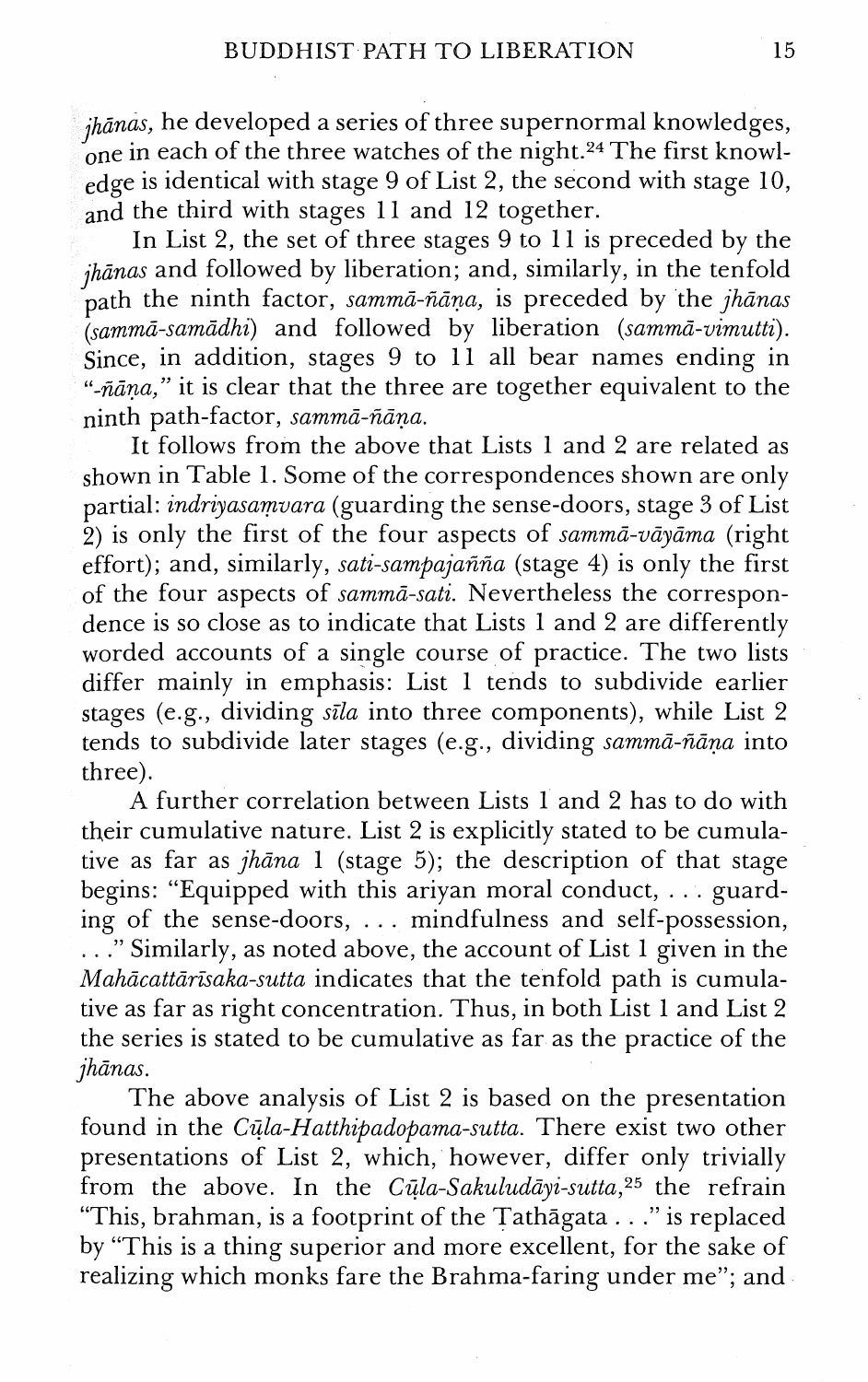this refrain occurs only seven times instead of eight, because stages 11 and 12 are combined into a single item. In the  $Kanda$ raka-sutta<sup>26</sup> there is no such refrain, so that it is unclear how many stages are recognized. But these are the only differences among the three occurrences of List 2; the total course of practice described is identical.

#### *List* 3

In the Mahā-Assapura-sutta, Gotama instructs his monks in the "things that are to be done by recluses and brahmans," giving the following list.27

1. hirilottappa: The recluse or brahman cultivates a sense of shame and fear of blame.

2. parisuddha kāya-samācāra: He cultivates pure conduct of body.

3. parisuddha vacī-samācāra: He cultivates pure conduct of speech.

4. parisuddha mano-samācāra: He cultivates pure conduct of mind.

5. parisuddha ājīva: He cultivates pure livelihood.

6. indriyasamvara: He guards the six sense-doors.

7. bhojane mattaññutā: He exercises restraint in eating.

8. jāgariyā: He practises wakefulness.

9. sati-sampajañña: He is mindful and self-possessed.

10. jhāna 1: He attains the first jhāna.

....

13.  $jhāna$  4: He attains the fourth  $jhāna$ .

14. *pubbenivāsānussati-ñāṇa*: He recollects his former existences. 15. sattānam cutūpapāta-ñāņa: He observes the death and rebirth of beings.

16. *dsavakkhaya-fidnalvimutti:* He destroys the dsauas, realizes the four noble truths, and perceives that he is liberated.

The description of stage 1 begins with the question: "And what, monks, are the things to be done by recluses and brahmans?"; and the descriptions of stages 2 to 10 begin with "And what, monks, is there further to be done?" For the remaining stages, 11 to 16, this formula is lacking. There are, therefore, apparently ten "things to be done," of which the tenth com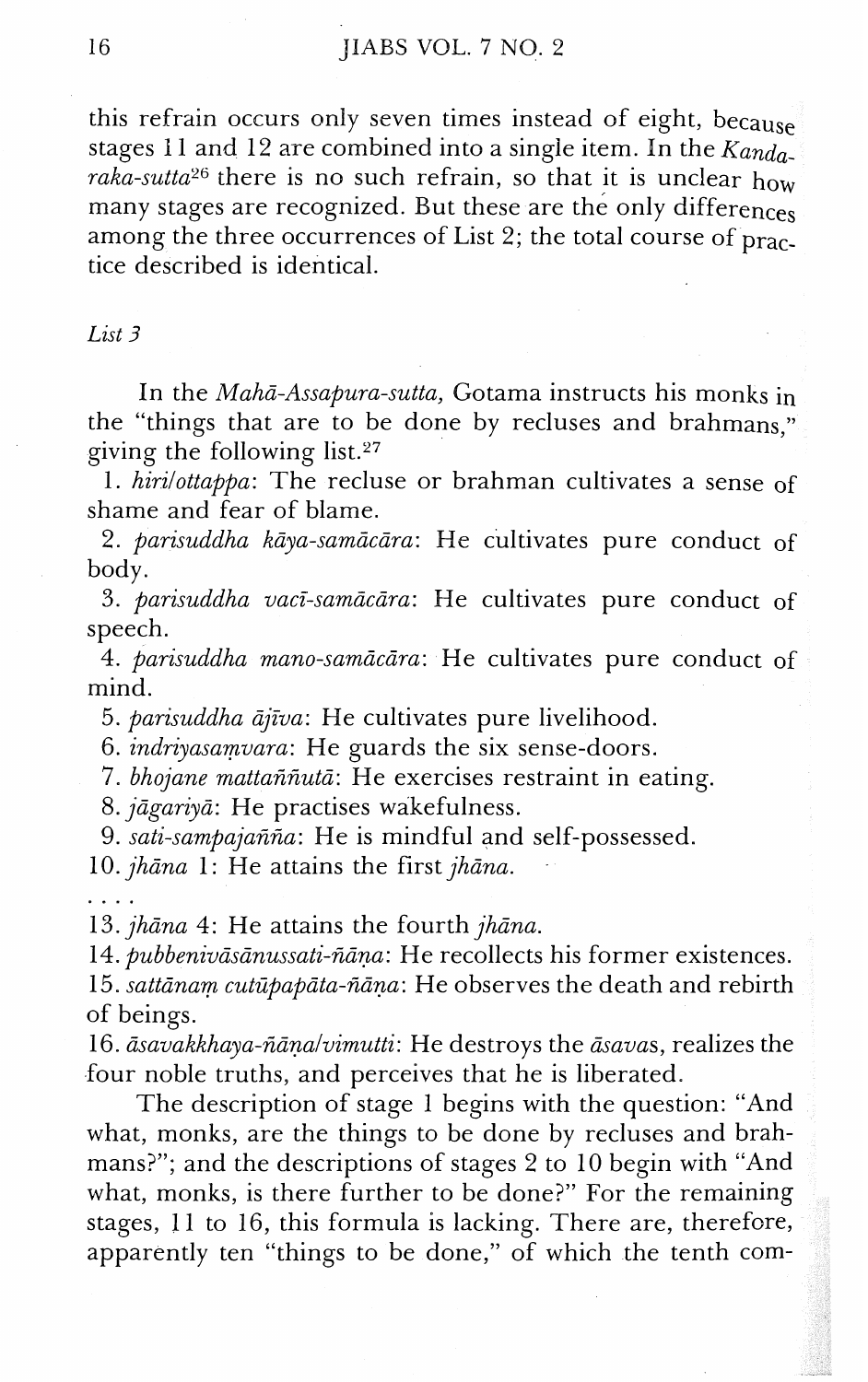prises the four jhanas and the three knowledges, including liberation.

Each stage up to the ninth closes with a summary of the stages thus far completed:

- Stage 1: "We are endowed with a sense of shame and fear of blame."
- Stage 2: "We are endowed with a sense of shame and fear of blame; our conduct of body is quite pure."
- Stage 3: "We are endowed with a sense of shame and fear of blame; our conduct of body is quite pure; our conduct of speech is quite pure."

And so on up to:

Stage 9: "'We are endowed with a sense of shame and fear of blame; our conduct of body is quite pure; . . . we are intent on wakefulness; we are mindful and self-possessed. . . ."

No such summarizing formula is provided for stages 10 to 16. This situation resembles that already noted in Lists 1 and 2: the series is stated to be cumulative as far as  $jh$ *āna* 1.

Four of the stages of List 3, namely stages 1, 4, 7, and 8, introduce terms not encountered in Lists 1 or 2. Stage 1 consists in cultivating a sense of shame (hiri) and fear of blame (ottappa). These two qualities are explained elsewhere as follows:

He [the ariyan disciple] comes to have shame  $(hiri)$ ; he is ashamed of wrong conduct of body, of wrong conduct of speech, of wrong conduct of mind. . . . He comes to fear blame (ottappa); he fears blame for wrong conduct of body, for wrong conduct of speech, for wrong conduct of mind....<sup>28</sup>

Hiri and ottappa as described would clearly be conducive to adherence to precepts and conventional codes of morality; their position in List 3, immediately before the silas (stages  $2-$ 5), is therefore as one would expect. Again, hiri and ottappa have much in common with sammā-sankappa of List 1 (aspiration towards non-harming, etc.), which similarly comes immediately before the silas. Stage 7, restraint in eating, is a special case of guarding the sense-doors-in effect "guarding the tastedoor." This is made clear in the concluding words of the textual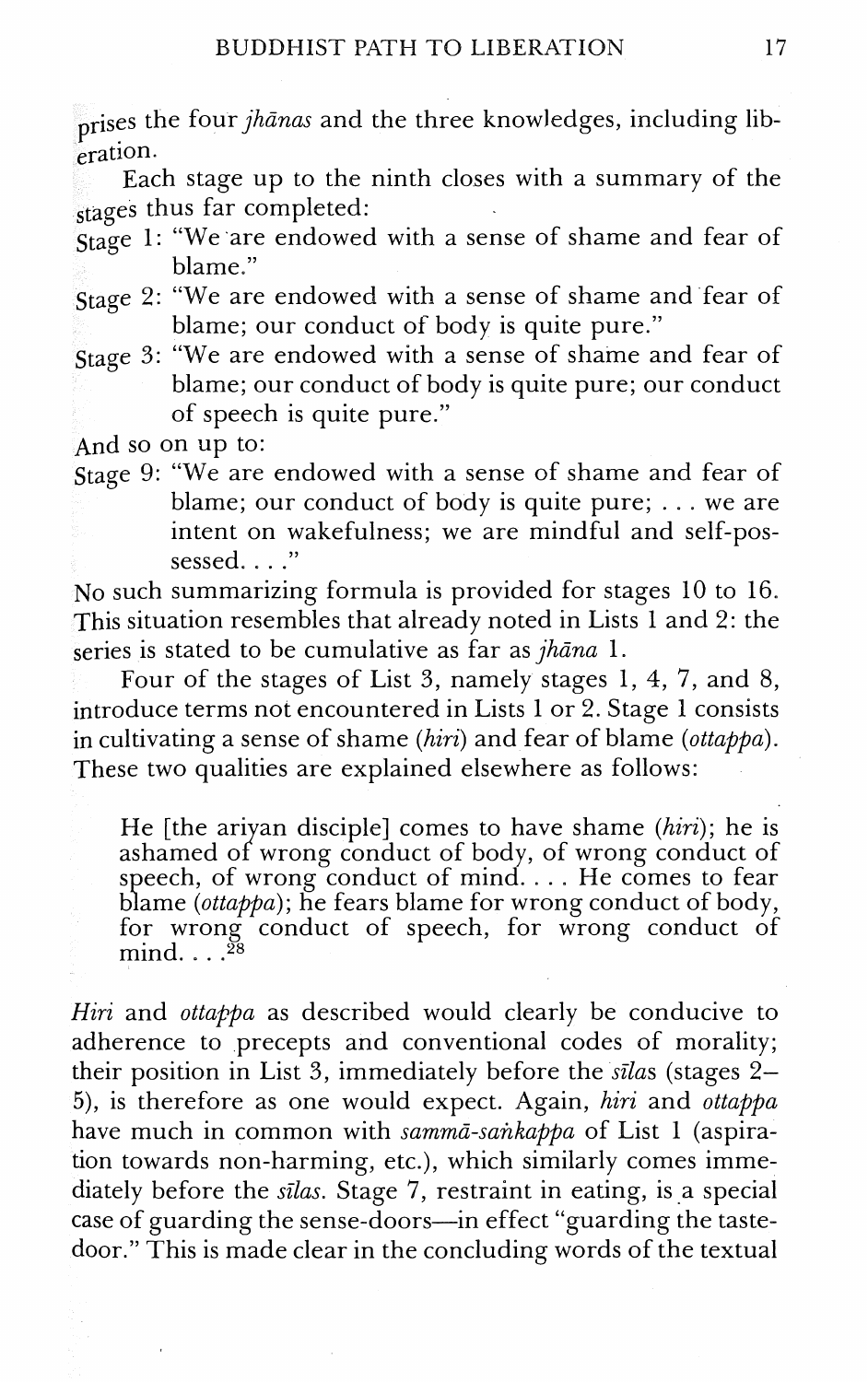description, which emphasize control of unskilful mental states: "Thus, I will eliminate old feeling and will not give rise to  $n_{\text{ew}}$ feeling."<sup>29</sup> It is, therefore, appropriate that in the list this stage is located next to guarding the sense-doors. Stage 8, wakeful. ness, is closely allied to both guarding the sense-doors and *soti*sampajañña: the monk practising it attempts to cleanse his mind of obstructive states, and is described as *sato sampajano.so*  Here, again, the position in the list is appropriate. Thus, each of the stages 1, 7, and 8 is located in the series where it seems logically to belong, and the three add little that is new.

The remaining new item, pure conduct of mind  $(ban)$ suddha mano-samācāra, stage 4) is less straightforward. Being a mental discipline or condition, pure conduct of mind appears out of place among the physical *sillas.* That it should follow pure conduct of body and speech is not, in itself, anomalous, firstly because mental discipline (the *sumadhi* group) always follows physical discipline (the *sfla* group); and secondly because the triad "body, speech, and mind" (items 2, 3, and 4 of List 3) occurs frequently in *sutta* references to conduct. (It occurs, for example, in the explanation of *hirilottappa* quoted above, and in the description of the second knowledge, observing the death and rebirth of beings (stage 10 of List 2).) What *is* anomalous about the position of pure conduct of mind in List 3 is the fact that it is followed by pure livelihood; a *mental* discipline or condition is thus illogically located between two forms of *physical* discipline.

Pure livelihood is a widely recognized category of *sfla.* Several *suttas* in the *Digha* describe the well-disciplined monk as ". . . equipped with skilful action of body and speech, pure in livelihood . . . ";<sup>31</sup> and the *sila* section of the eightfold or tenfold path comprises right speech, action, and livelihood. There exist, therefore, two widely recognized triads relating to conduct: (i) pure conduct of body, speech, and mind; and (ii) right speech, action, and livelihood. The set of items 2 to 5 in List 3, in which pure conduct of body, speech, and mind is illogically followed by pure livelihood, therefore has the appearance of a hybrid, produced by combining these two triads thus: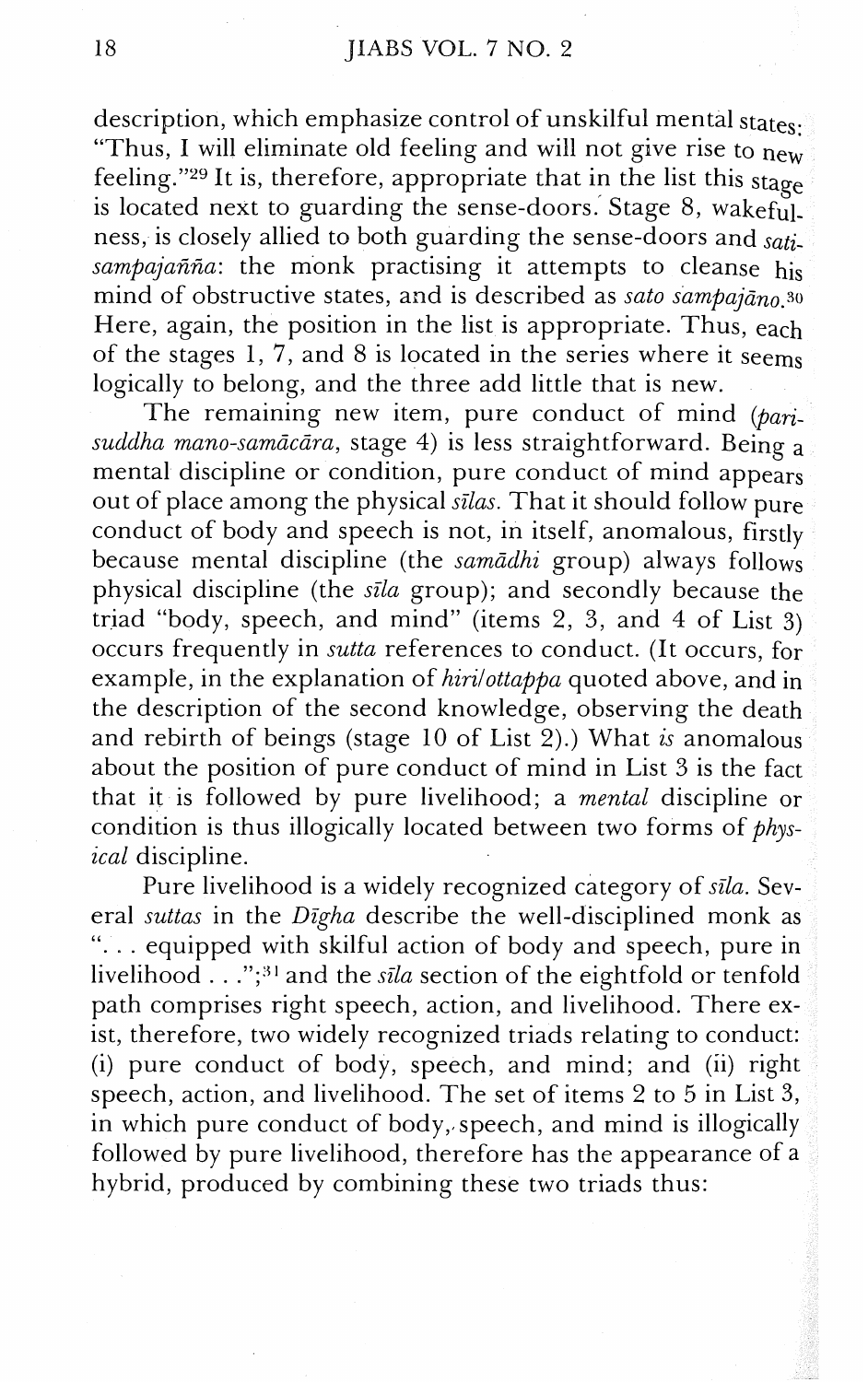$\frac{1}{p}$  pure conduct of speech right action pure conduct of speech right in pure conduct of mind pure conduct of mind right livelihood

 $Triad (i)$   $+$   $Triad (ii)$   $Composite$ <br>conduct of body right speech pure conduct of body pure conduct of body right speech pure conduct of body<br>pure conduct of speech right action pure conduct of speech pure livelihood

The likely significance of this will be considered below. First, however, we examine a second anomaly to be found in e early part of List 3. It concerns the item *hirilottappa.* In ther lists where *hiri* and *ottappa* occur, they are invariably reckned as two separate items-unlike, for example, *sati-sarnpaiañña*, which is always reckoned as a single item. Examples are be found in the *pafica balani* (five powers): *saddha, hiri, ot*tappa, viriya, paññā (faith, shame, fear of blame, energy, in- $\frac{1}{\text{right}}$ ,<sup>32</sup> and the *satta saddhamma* (seven excellent qualities): *ha, hiri, ottappa, bahussuta, uiriya, sati, pafifia* (faith, shame, fear of blame, hearing much, energy, mindfulness, insight). $33$ 

Two anomalies in the early part of List 3 have now been noted: (a) the illogical positions of pure conduct of mind and pure livelihood, suggesting a combination of the two familiar iads; and (b) the atypical treatment of *hiri* and *ottappa* as a *gle* stage. These two anomalies are in one respect complementary: the first amounts to the addition of an extra stage, the second effectively reduces the total number of stages by one. This suggests that the two are perhaps associated aspects of a single textual corruption. The observed facts can be accounted for with the following hypothesis:

The list of ten "things to be done by recluses and brahmans" formerly began thus:

- 1. *hiri*
- 2. *ottappa*
- 3. pure conduct of body
- 4. pure conduct of speech
- 5. pure livelihood
- 6. guarding the sense-doors

etc.

Monks responsible for memorizing and transmitting this list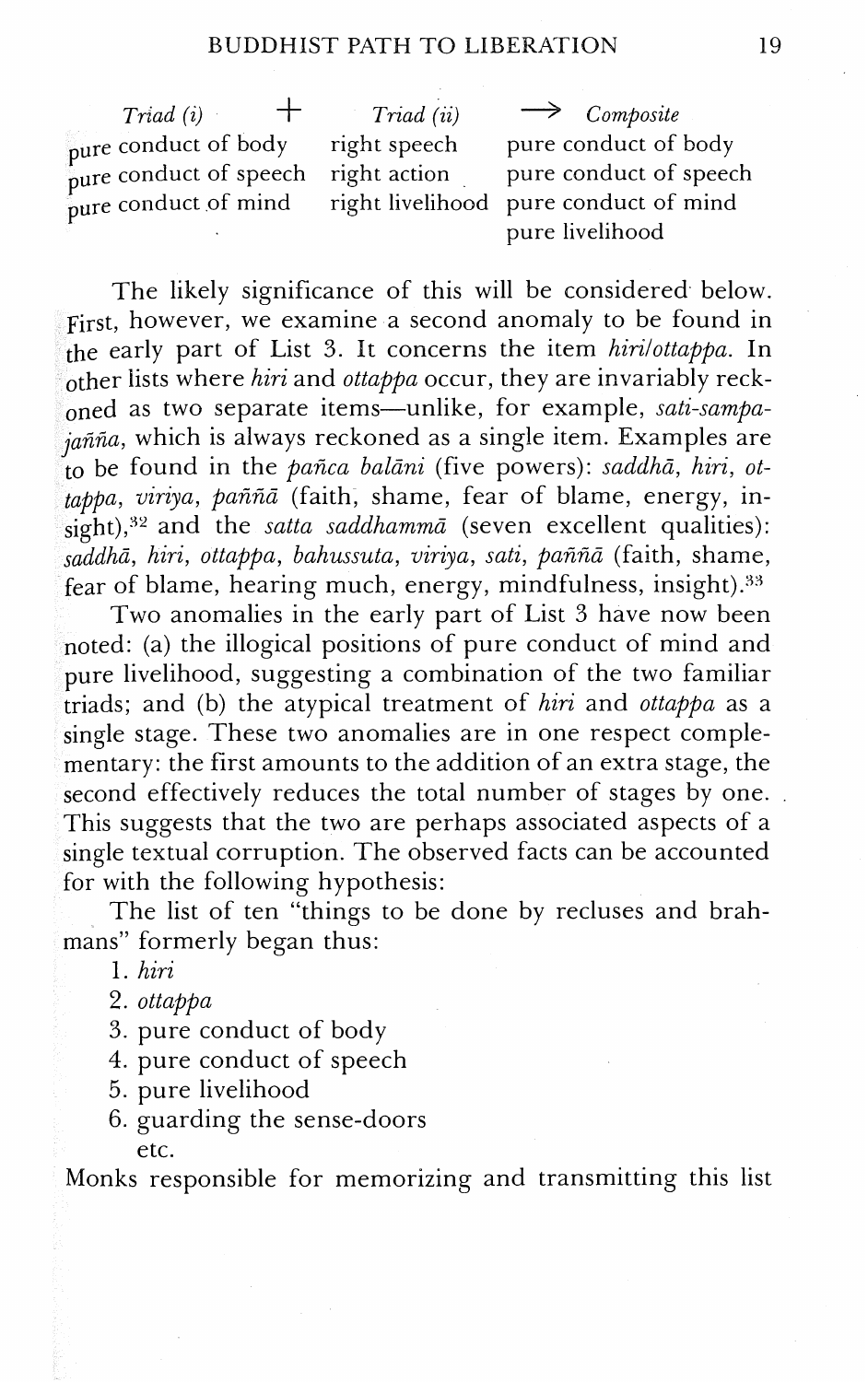were also familiar with the triad of conduct in body, speech and mind. Since the list contained the first and second mem. bers of this triad, they added the third member; and to  $\text{com}$ . pensate for the resulting increase in the number of "things to" be done," they simultaneously combined hiri and ottappa into a single item. This corruption—which may have been carried out largely unconsciously—went undetected because the list  $_{0c}$ . curred only once in the entire Tipitaka (in the  $Mah\bar{a}-Assabura$  $sutta$ ).<sup>34</sup> Hence the list as we now have it.

Even without allowing for textual corruption in the manner postulated above, it is evident that List 3 is essentially equivalent to Lists 1 and 2. This can readily be seen in Table 2, which sets out the lists in parallel. In its earlier part, List 3 more closely resembles List 1, recognizing the same broad division of  $sila$ ; in its latter part, it more closely resembles List 2, giving the same full enumeration of the  $jhānas$  and knowledges. Thus, Lists 1, 2, and 3 represent, with certain differences in emphasis, one and the same course of practice.

#### *List 4*

In the Sekha-sutta, Ananda is called on by Gotama to teach a "learner's course" to a group of disciples. $35$  Ananda begins by enumerating the stages 1 to 6 listed below. Then, after explaining them one by one, he states that an ariyan disciple who has completed this "learner's course" becomes "one for successful breaking through," like a chick that is ready to break out of the egg-shell. He then describes three "breakings through," making nine stages in all:

1. sīla: An ariyan disciple adopts the moral precepts.

2. indriyasamvara: He guards the sense-doors.

3. bhojane mattaññutā: He exercises restraint in eating.

4. jagariya: He practises wakefulness.

5. satta saddhamma: Me develops the seven "excellent qualities."

6.  $jhāna$ : He attains without difficulty the four  $jhānas$ .

*7. pubbenivasanussati-5ana:* He recollects his former existences.

8. sattānam cutūpapāta-ñāņa: He observes the death and rebirth of beings.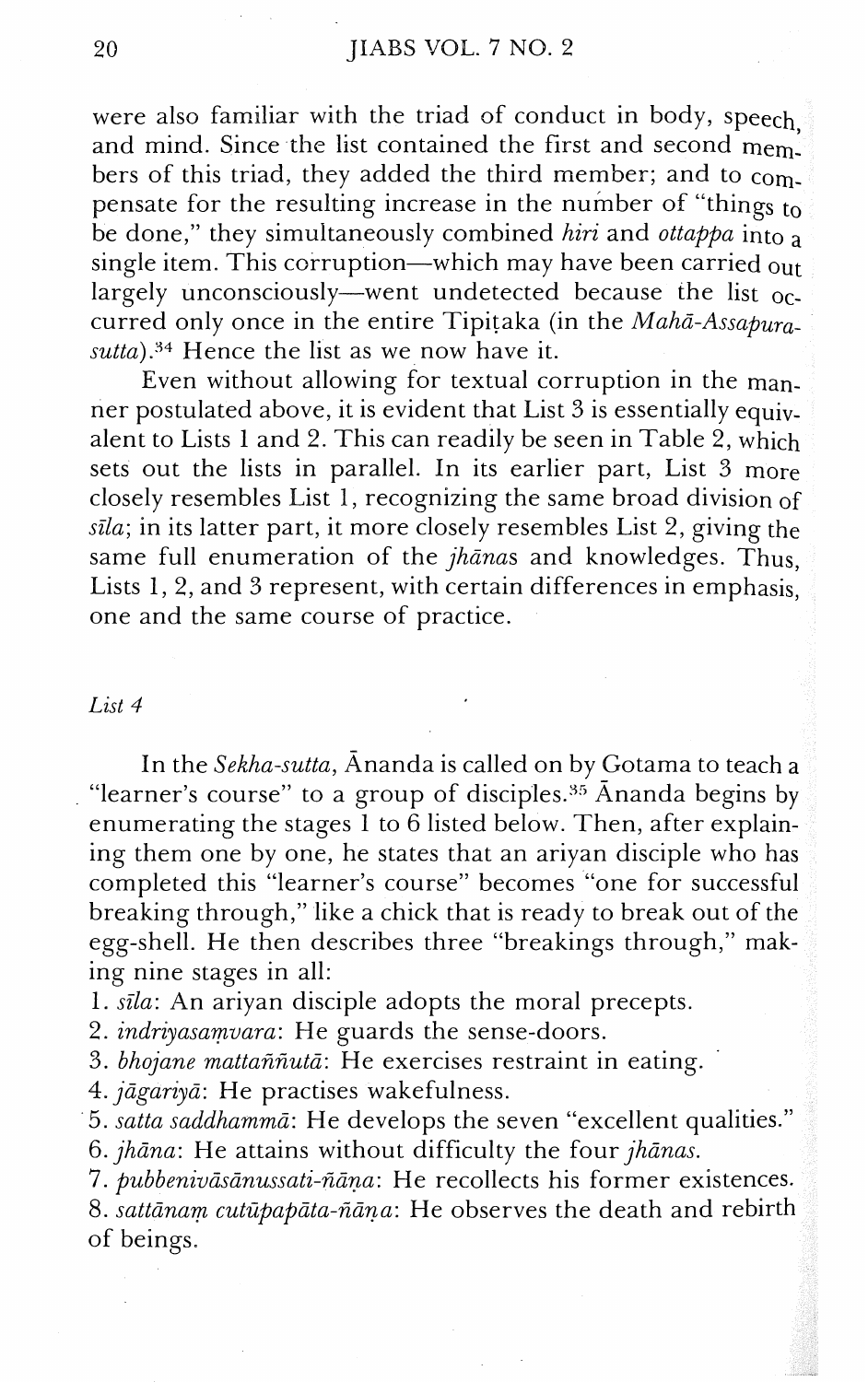9. *dsavakkhaya-fidnaivimutti:* He destroys the *iisauas* and perceives that he is liberated.

The clear division of the list into two sections (stages 1-6 and stage  $7-9$ ) is emphasized in several ways. First, there is a difference in the refrains which conclude the descriptions of the stages: stages 1 to 6 conclude with "It is thus, Mahanama, that an ariyan disciple . . ."; while stages 7 to 9 conclude with "This is the first  $(\dots$  second  $\dots$  third) breaking through as a  $f_{\text{click}}$ 's from the egg-shell." Second, at the end of his discourse Ananda states that stages 1 to 6 constitute *carana* (practice), while stages *7* to 9 constitute *vijja* (insight, wisdom). Third, the description of stage 7 is prefaced with a résumé of the stages mastered thus far: "When, Mahānāma, an ariyan disciple is thus equipped with moral conduct, is one who thus guards his sense-doors, . . . is one who thus acquires at will, without trouble, without difficulty, the four *jhanas*, . . ."

The only item in List 4 that has not been encountered in earlier lists is *satta saddhammā*, the seven excellent qualities. The seven are given as *saddha, hiri, ottappa, bahussuta, viriya, sati, pafifici* (faith, sense of shame, fear of blame, hearing much, energy, mindfulness, insight), and each is briefly defined. (This list, and the definitions for *hiri* and *ottappa,* are as quoted above in the discussion of List 3.)

The presence of *satta saddhamma* in fifth position in List 4 disrupts an otherwise close correspondence with Lists 1, 2, and 3; the resemblance among the four lists would have been virtually complete had the fifth position of List 4 been occupied not by *satta saddhammii* but by *sati-sampajafifia.* The item *satta saddhammd* is itself a list of separate items. Such lists within lists are common; for example, each of the stages *sila, sati-sampajafifia,*  and sammā-samādhi embraces a set of sub-stages, which are often enumerated in full in the explanations accompanying lists. However, the case of the *saddhammas* is different in two important respects: (a) Two of the seven *saddhammas* duplicate stages already present in the larger list (i.e., in List 4 as a whole): *uiriya*  (energy) is described in the *sutta* as "for getting rid of unskilled mental states, for acquiring skilled mental states . . .", indicating that it duplicates guarding the sense-doors, stage 2 of List  $4;^{36}$ and *pafifid* (insight, wisdom) appears to duplicate stages 7 to 9,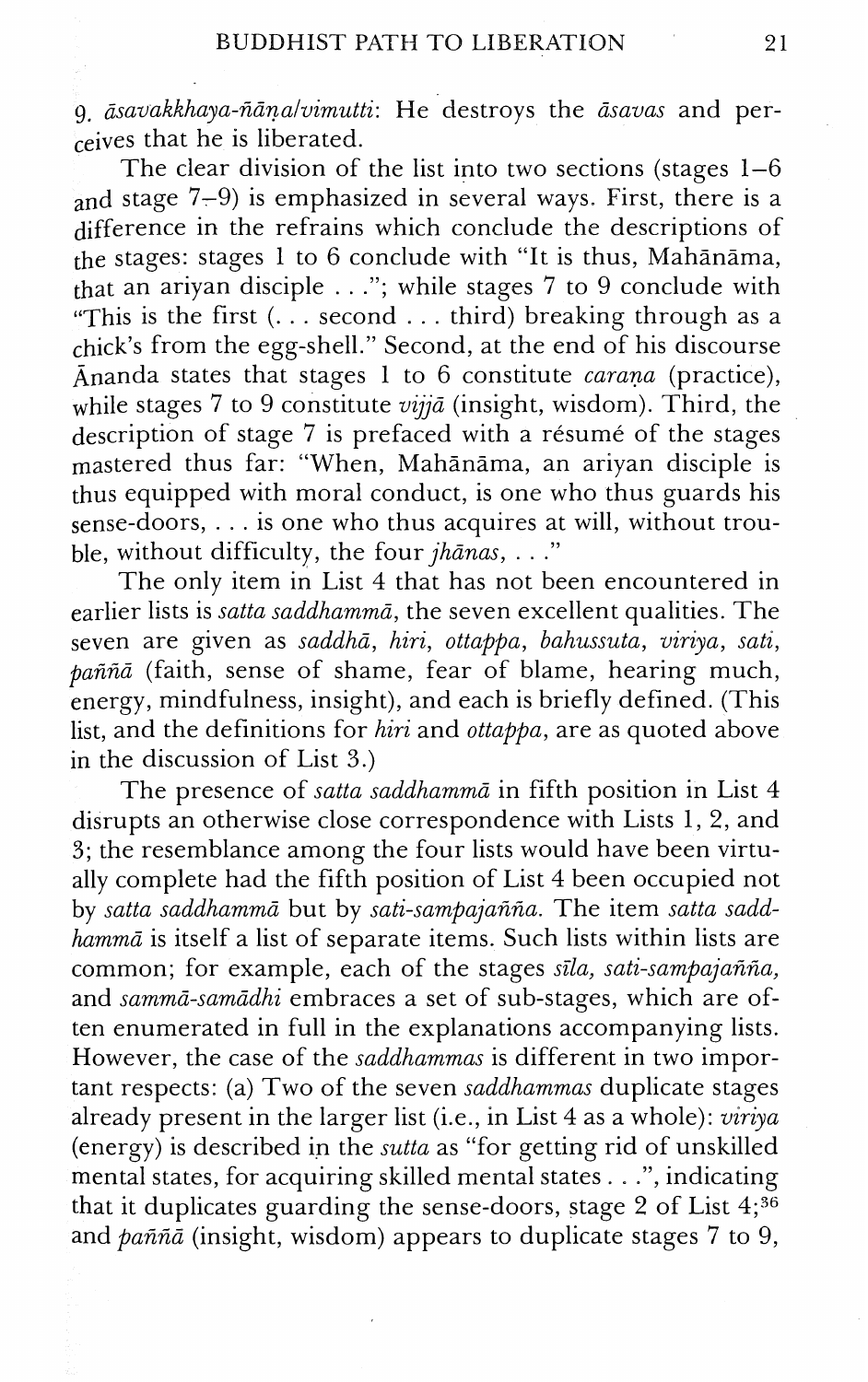which Ananda groups under the heading *uijja.* (b) A further three of the seven *saddhammas* are inappropriately placed in the larger list: *saddha, hiri,* and *ottappa* properly belong before *sda*  (stage 1 of List 4), as was shown in the discussion of Lists 2 and 3. Of the two remaining *saddhammas,* one, *bahussuta* (hearing much), has not been encountered before, and its status vis-à-vis the other stages is difficult to evaluate. The other, *sati* (mindfulness), is the only one of the seven that is located where it appears to belong, for as noted above, the *sattu saddhamma* occupy the spot where one would expect to find *sati-sampajafifia.* 

The existence of the anomalies (a) and (b) above indicates that we probably have here another case of textual corruption. The superficial similarity of the terms *satta saddhamma* and *satisampajarifia* suggests that the corruption may have taken place as follows: The "learner's course" formerly had, as its fifth stage, *sati-sampajafifia.* Later, this term was accidentally replaced by the superficially similar *satta saddhamma,* either through mishearing in chanting or through misreading in the copying of manuscripts; and later again, as part of a general explicatory elaboration, a listing of the individual *saddhammas* was added. This corruption went unnoticed because List 4 occurred only once in the *Sutta-pitaka.* 

If allowance is made for this postulated textual corruption, List 4 comes into close correspondence with Lists 1, 2, and 3. (See Table 2.) As regards content, it most closely resembles List 3, differing from it only in lacking *hirilottappa.* As regards the clear division into two sections, it is identical with List 1: in List 4 the stages up to and including the *jhanas* are referred to as the learner's course—also as *carana* (practice)—and set apart from the stages that follow them; and, as noted above, in List 1 the stages up to and including *summa-samadhi* are similarly referred to as the learner's course—more commonly as the noble eightfold path-and set apart from the stages that follow them.

On the other hand, there is one respect in which List 4 disagrees with the other lists. In Lists 1, 2, and 3 the summaries of stages already mastered, which affirm the partially cumulative nature of the series, is prefaced to the *jhanas;* but, in List 4, it is prefaced to the first of the three knowledges, one stage lower in the series. In spite of this, it is apparent that List 4 is yet another statement of the same sequence of stages leading to liberation.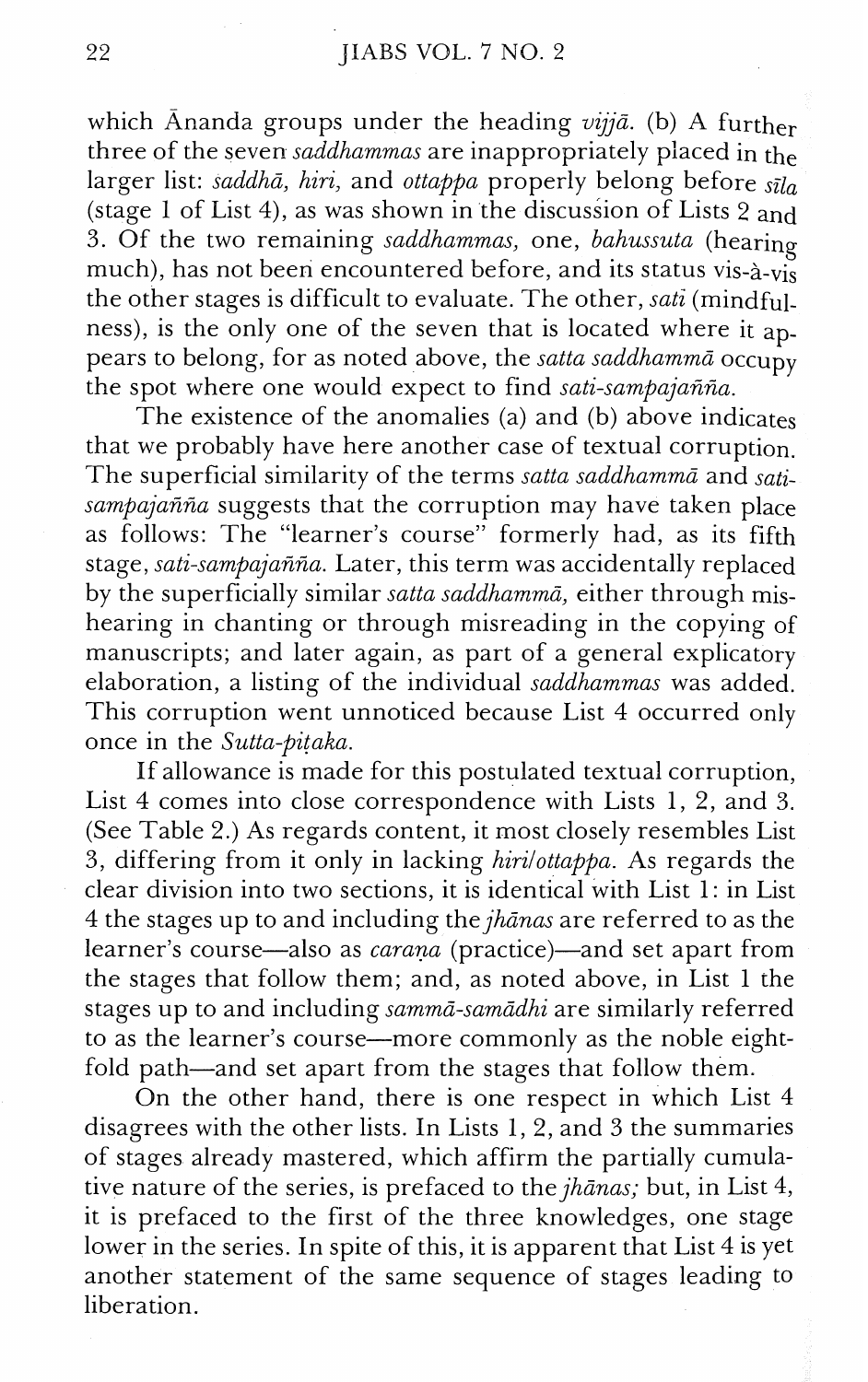$1.1$   $5$ 

The fifth and last list to be considered occurs in the *Sama6-*   $\tilde{p}$ <sub>n</sub>aphala-sutta<sup>37</sup> and elsewhere (see below). Gotama, questioned by King Ajatasattu regarding the "fruits of the life of a recluse," replies with the following series of stages:

*1. Dhammalsaddhalpabbajja:* A layman hears a Buddha teach the Dhamma, comes to have faith in him, and decides to take ordination as a monk.

2. *sila:* He adopts the moral precepts.

3, *indriyasamuara:* He guards the six sense-doors.

4. *sati-sampaja66a:* He is mindful and self-possessed.

*5. santutthi:* He is content with his meagre robes and almsfood. 6. *jhana 1:* He attains the first *jhana.* 

*9. jhana 4:* He attains the fourth *jhana.* 

10. ñāņadassana: He develops knowledge and insight into the nature of the body and into the distinction between it and the mind.

*11. manomaya kaya:* He practises calling up a mind-made body.

*12. iddhiuidha:* Me develops certain miraculous physical powers, such as the ability to walk on water.

13. *dibbasota:* He develops the "divine ear," the ability to hear distant sounds.

14. *cetopariya-fiana:* He acquires the "knowledge that penetrates others' minds."

15. *pubbenivasanussati-fiana:* He recollects his former existences.

16. *sattanam cutzipapata-fiana:* He observes the death and rebirth of beings.

17.  $\bar{a}$ savakkhaya-ñāna/vimutti: He destroys the  $\bar{a}$ savas, realizes the four noble truths, and perceives that he is now liberated.

(Some texts add *bhojane mattaññutā* (restraint in eating) after  $indriyasamvara.$ <sup>38</sup>

The description of each of the stages *2* to 5 opens with the question "And how, *0* king, does the monk . . .?" and closes with the corresponding answer "Thus, 0 king, does the monk. . . ." This question-and-answer format is then abandoned; each of the remaining stages, 6 to *17,* instead closes with the refrain, "This, 0 king, is an immediate fruit of the life of a recluse." Stages 2 to 5 are summarized in a preface to stage 6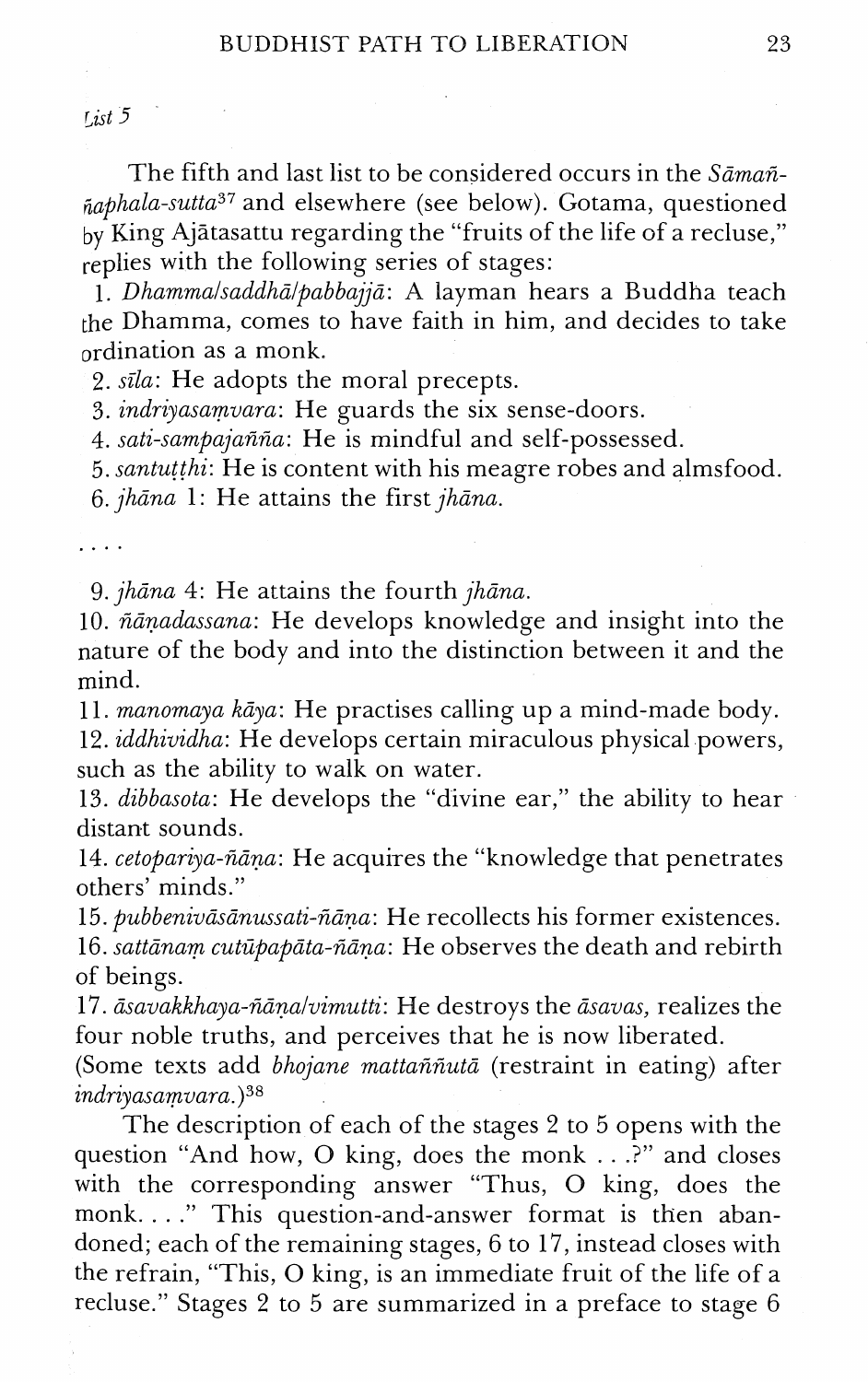(jhāna 1): "Equipped with this ariyan moral conduct [stage  $2$ ] equipped with this ariyan guarding of the sense-doors [stage  $31^{'}$ ] equipped with this ariyan mindfulness and self-possession [stage 4], equipped with this ariyan contentment [stage  $5$ ] he. . . **."S"** Thus, in this respect, List 5 is in complete agreemen; with Lists 1, 2, and **3.** 

List 5 contains six stages not found in the other four lists. The first of them is stage 5, santutthi (contentment), described as a readiness on the part of the monk to make do with his meagre robes and alms-food, travelling everywhere with them, as a bird with its two wings.<sup>40</sup> Actually, a paragraph identical in wording with the description of this stage does occur in List ? however, it is not there recognized as a separate stage, but, instead, is included as the last of the many sub-items under the heading  $s\bar{i}la^{41}$  The relationship between Lists 2 and 5 in respect of santutthi is, therefore, as shown in Table **3.** This situation suggests that in one or the other of these two lists *santutthi* has been shifted. However, it is not easy to say which of the two positions of *santuithi* is more appropriate and therefore likely to be the earlier. On the one hand, *santut thi* is of a type with the silas since it has to do with two of the monk's basic requisites, his robes and his alms-food—whence it is appropriately placed, as in List 2; and on the other hand, santutthi appears to be a form of mental discipline, resembling the elimination of the mental hindrances ( $n\bar{v}$ arana), which is a prerequisite to the attainment of the first  $jhāna$ —whence its position in List 5 seems equally appropriate. Thus, on this criterion, neither of the two lists can be seen as more likely to have preserved the earlier arrangement. It may be that in an earlier form of List 5 santutthi was combined with sila as in List 2, and later became separated from it and shifted to a new position two places further down the list; or it may be that the shift took place in the reverse direction in the development of List 2. Examination of other lists containing santutthi does little to clarify the matter. There exists a list (it departs too widely from the "path" pattern to be eligible for inclusion in the present study), in which santutthi is located between viriya (= indriyasamvara) and sati.<sup>42</sup> This position is intermediate between those of List 2 and List 5, which lends support to the suggestion that santutthi has undergone a shift. However, the question whether the movement was upwards or downwards in the series remains unresolved. $43$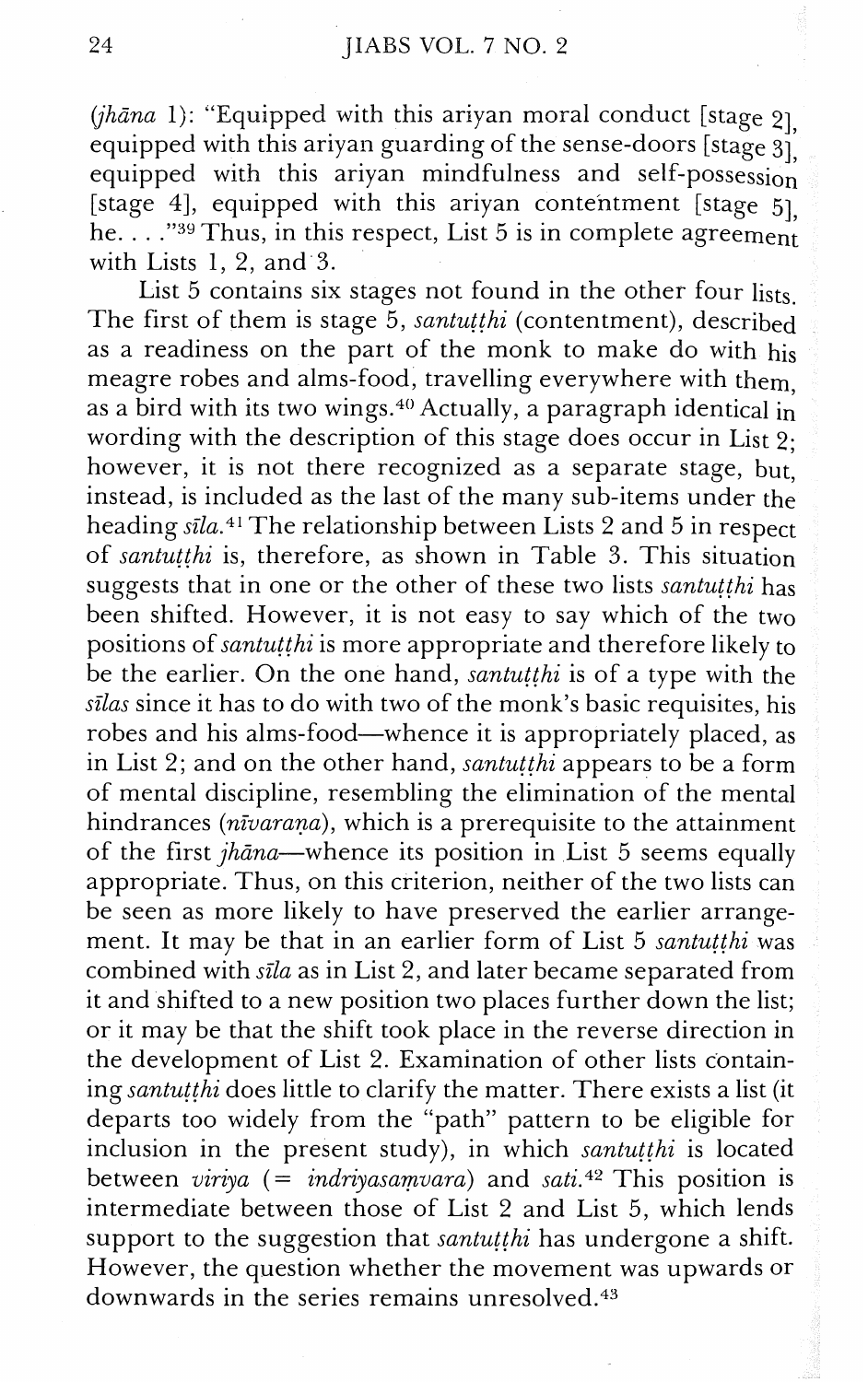The remaining five new items in List 5, grouped as stages 10 to 14 between the *jhanas* and the three knowledges, are all supernormal powers. They are said to be possessed by the Buddha; however, their importance in the attaining of enlightenment and liberation is doubtful. According to Gotama's frequently repeated account of his own enlightenment,<sup>44</sup> he proceeded directly from mastery of the  $jhānas$  (stage 9 of List 5)  $_{\text{to}}^{\text{P}}$  recollection of his former existences (stage 15); no mention is made there of attainments corresponding to stages 10 to 14. In the case of the *iddhis* (stage 12), Gotama actually warns against their practice as dangerous and a potential obstruction to progress. For example, in the *Kevaddha-sutta* he says: "It is because  $I_{\text{see}}$  danger in the practice of the *iddhis* that I loathe and abhor and am ashamed of them."45 It therefore appears that the five items 10 to 14 are optional extras rather than essential stages on the path to liberation.<sup>46</sup>  $\sim$ 

If we bracket out these five items, as well as the inconsistent stage 5, santuithi, the result is a sequence indentical with that of List 2. (Those versions of List 5 which add bhojane mattañnuta after *indriyasamvara* are in that respect in agreement with Lists 3 and 4. See Table 2.)

Eist *5* is repeated in nine other suttas, all grouped with the Sāmaññaphala in the Sīlakkhandha-vagga of the Dīgha.<sup>47</sup> The list therefore dominates that vagga, occurring in ten of its thirteen suttas (suttas  $2-8$ , 10-12). However, as is usual in cases where a list is reiterated in closely grouped suttas, needless repetition of lengthy portions of text is avoided by liberal use of the abbreviatory device *pe,* the Pali equivalent of our sign ". . .". (Since List *5,* with its many sub-lists and explanations, extends over some twenty pages of text, the saving in space is considerable.) The list is therefore set out in full only at its first occurrence, that is, in the Sāmaññaphala. In effect, then, List 5 occurs only once in the Tipitaka, a fact that is relevant to the question of possible textual corruption involving santutthi. The only noteworthy differences among the ten occurrences of List 5 have to do with the mode of division into groups of stages. Mostly, the division is as in the  $S\bar{a}$  man  $\bar{n}$  a  $\bar{b}$  and  $\bar{a}$  with a clear split after stage 5; however, in three suttas it is different. In the Ambattha-sutta there is a split into two groups of stages,  $1-9$  and  $10-17$ , called, like their counterparts in List 4, *carana* and  $vij\bar{a}$  respectively;<sup>48</sup> and, in the Kassapasihanada- and Subha-suttas, there is a split into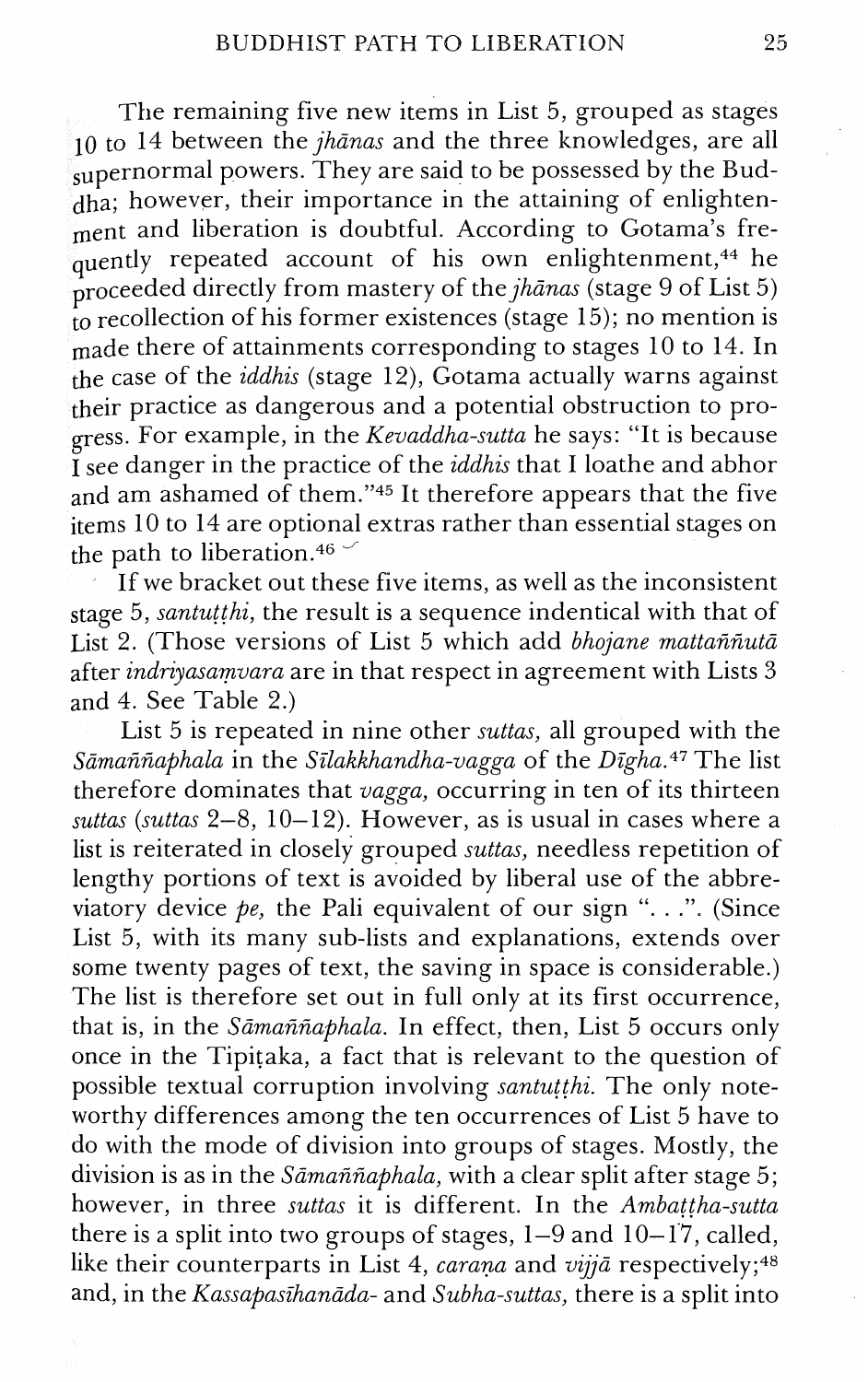three groups,  $1-2$ ,  $3-9$ , and  $10-17$ , called respectively  $s\bar{u}a$ ,  $s\bar{a}$ . *mādhi* (or *citta-sampadā*), and *paññā*.<sup>49</sup> The significance of these groupings will be considered below.

#### *Summary and assessment*

This completes the preliminary comparison of Lists 1 to *5.*  The demonstrated relationships among them are summarized in Table 2. There, Lists *3* and 4 are shown as they would have been before the postulated corruptions, and List *5* is shown with the inconsistent *santutthi* omitted.

To conclude on the basis of Table 2 that the five lists are essentially identical entails a certain circularity of argument: the far-reaching correspondence apparent in the table is in part a consequence of minor modifications to Lists *3,* 4, and *5* to correct for postulated textual corruptions; and it is in part in order to account for observed departures from perfect correspondence that those corruptions are postulated. However, observed departures from perfect correspondence are not the only basis for the inference that there has been textual corruption in some of the lists. In each case, there exist associated anomalies sufficient in themselves to indicate corruption, as well as conditions that clearly would have been conducive to corruption. Thus, in List 4, which has the seven *saddhammas*  where the other four lists have mindfulness and self-possession, there exists the associated anomaly that two of the seven *saddhammas* duplicate stages already present in the list, while a further three are inappropriately located in the total sequence; and the superficial resemblance between the terms *satta saddhamma* and *sati-sampajafifia,* combined with the fact that List 4 occurs only once in the Tipitaka, provides an adequate basis for explaining how the corruption could have come about. As an interpretative procedure, postulating textual corruption is naturally to be used only with caution. The subjective element which such postulation necessarily entails is minimized by the technique adopted here of comparing several broadly similar lists of items. The present study thus illustrates a methodology that may prove more generally applicable as an objectively based means for identifying corruptions in Buddhist texts.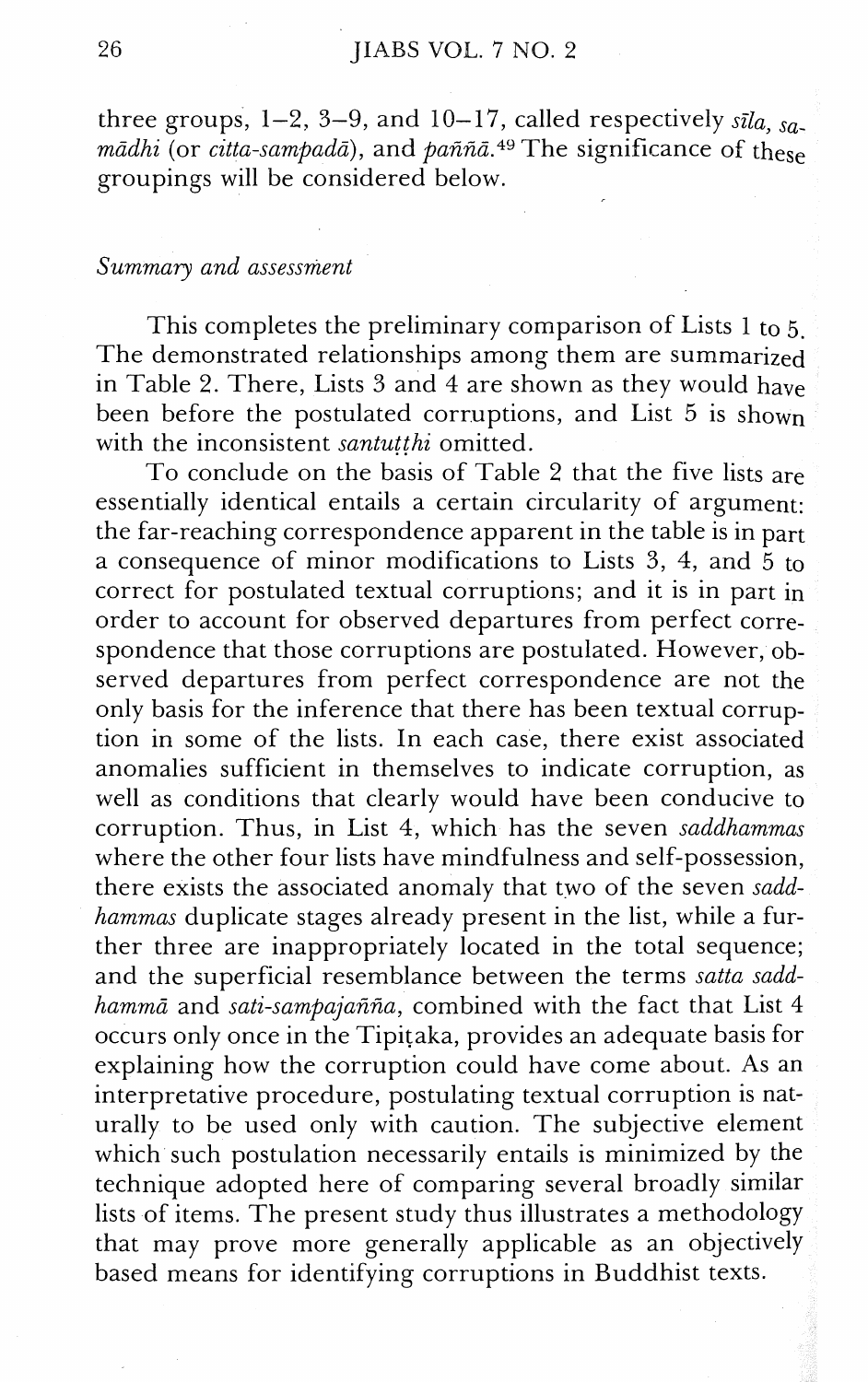Even after allowance has been made for textual corruption, there remain several factors tending to mask the essential identity of the five lists shown in Table 2. The most obvious one is inconsistency in terminology: often one and the same practice or attainment is referred to by different terms. Some of the synonymies are self-evident and trivial, for example, *"summa-*   $\int_{\text{Salt}}$  (List 1) = *sati-sampajañña* (Lists 2–5)." Others become apparent only when reference is made to the available definitions, for example, *"sa?nma-uayama* (List 1) = *indrzya-samvara* (Lists 2- *5)* = *viriya* (one of the seven *saddhammas)."* Recognizing such synonymies is clearly an important step in interpreting Buddhist doctrine. It is greatly facilitated by the comparative procedure adopted here.

A second obscuring factor is variation, from list to list, in the degree of fineness with which the total course of practice is divided up. For example, where List 1 has the single stage *summa-samadhi,* Lists 2, *3,* and 5 each recognize four stages, *jhana* 1, . . . *jhana 4.* In this case, the needed equation, *"samm& sumadhi* = the four *jhanas,"* is readily established, thanks to definitions provided in the texts. However, in the case of less well documented practices it is not so simple. An important example is the equation, "samma-ñana  $(List 1)$  = the three knowledges (Lists 2-5)." This identity, though it can be inferred with some confidence, is not immediately apparent, and consequently has hitherto not been generally recognized.

In the case of the last-mentioned identity, another obscuring factor is inconsistency in the treatment of the final attainment, *vimutti.* In List 1, and in the *Cula-Hatthipadopama* presentation of List 2, *vimutti* is set apart as a separate stage; elsewhere, it is comprehended under the third knowledge. This kind of inconsistency is widespread. For example, Lists 3 and 4 (and variant versions of List 5 as well) have restraint in eating *(bhojane mattafifiuta)* as a separate stage following guarding the sense-doors, of which it is a special case. The result is an appearance of difference between lists where no real difference exists. This phenomenon accounts also for the lack, in List 4, of an evident counterpart for the stage *Dhammalsaddhālpabbajjā* of Lists 2 and 5: the seemingly missing stage is in fact comprehended under *sila.* Evidence that this is so comes from two sources. The first is the mode of grouping the stages of List 5 as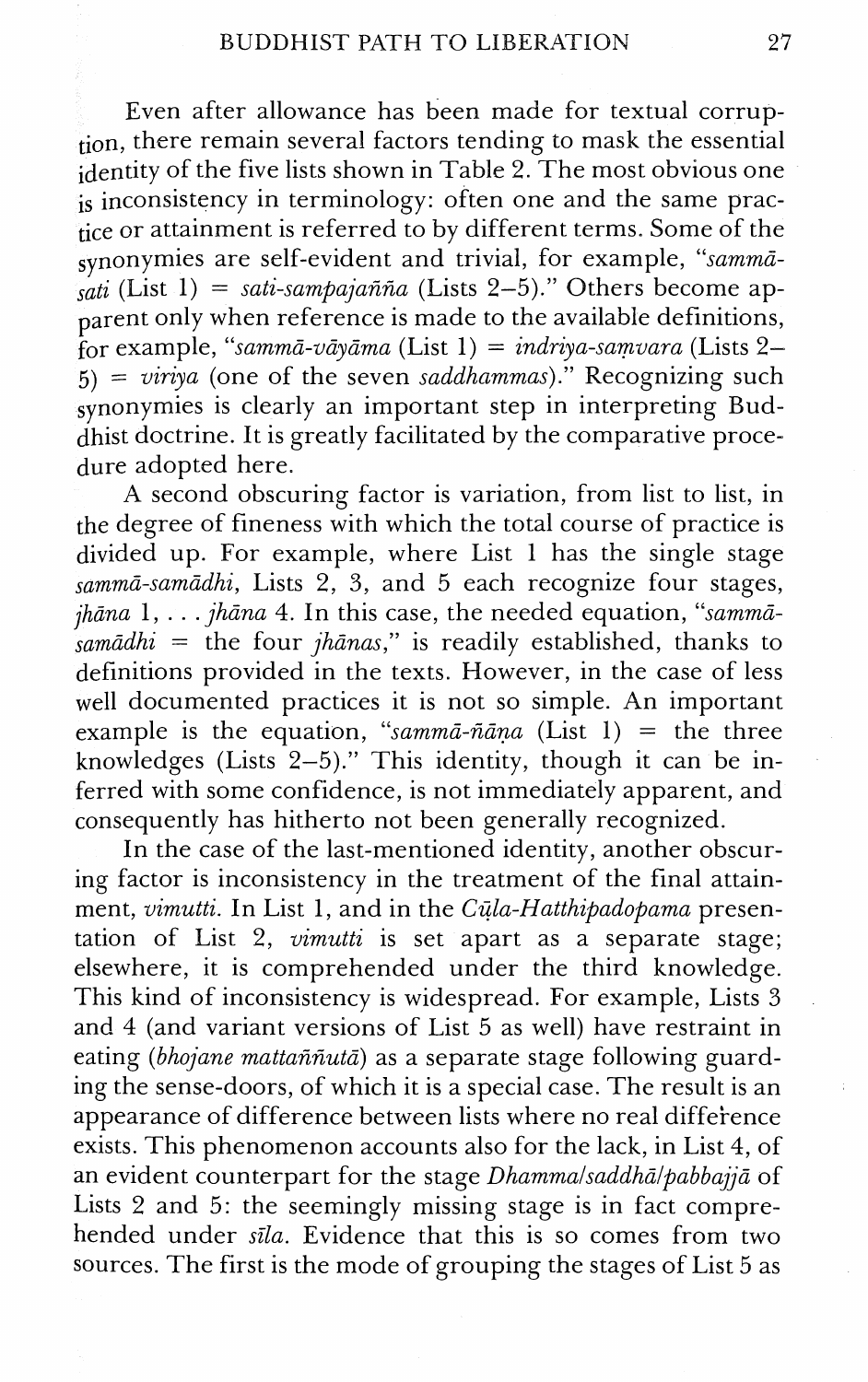presented in the Kassapasīhanāda- and Subha-suttas. There, as noted above, the stages are recognized as falling into three groups, termed sīla, samādhi (or citta-sampadā), and paññā, the first point of division being located after the stage  $s\bar{i}la$ , and the second after jhana 4. The sila group, therefore, embraces the stages Dhammalsaddhā/pabbajjā and sīla-from which it is evident that *Dhammalsaddhā/pabbajjā* was regarded not as a separate stage but as a subdivision of the stage sila. The second source of evidence is the fact that the cumulative summaries for Lists 2 and 5 do not include an item *Dhammalsaddhā/pabbajjā* This indicates again that hearing a Buddha teach the Dhamma, coming to have faith in him, and deciding to become a monk were reckoned as subsumed under the heading of sila. All of this serves to point out that the recognizing (in the early part of this study) of *Dhammalsaddhālpabbajjā* as a stage distinct from sila, was merely an expedient device designed to reduce the lengthy textual accounts to a manageable form. While it seems reasonable that hearing a Buddha teach, and so on, should be recognized as a stage distinct from adoption of the moral precepts, it appears that the compiler(s) of the lists saw it otherwise: in the texts those earliest experiences and practices of the aspirant are treated as part of the stage sila.

In view of the existence of so many obscuring factorsalong with the textual corruptions identified earlier— it is little wonder that the essential identity of the lists in question has hitherto generally escaped notice. Nevertheless, the overriding consistency among the five lists is unmistakable.

A striking example of this consistency is to be found in t cumulative summaries which are provided with all of the fi lists. Except in List 4, the summaries consistently embrace stages from the beginning down to the first  $jh$ *āna*. The probable significance of this fact becomes apparent when one considers what the higher stages of the path would entail in practical terms. A monk practising the  $jhānas$  or the three knowledges would still be possessed of sila, guarded sense-doors, and mindfulness. However, whereas the attainment of the first jhana would not entail abandoning these earlier stages, attainment the second jhana would entail abandoning the first jhana. So much can be inferred from accounts of the jhanas: the factor vitakka-vicāra, present in jhānal, is absent from jhāna  $2;^{50}$  jhānas 1 and 2 cannot, therefore, be practised simultaneously. Si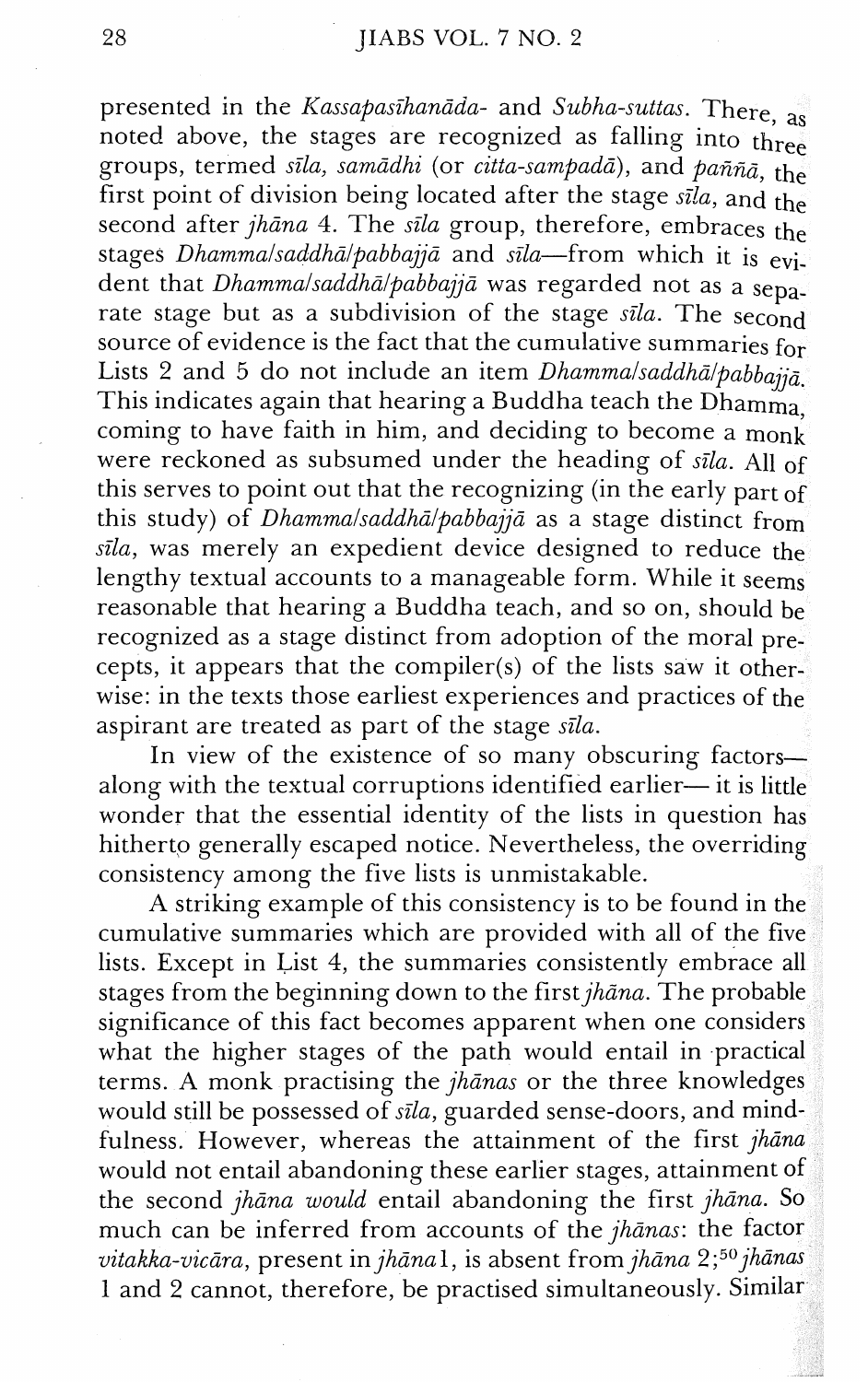reasoning applies for the remaining jhanas. In the transition from the jhanas to the first of the three knowledges, much the same situation appears to exist. Descriptions of the first knowledge indicate rich and varied mental content (detailed memories of former existences);<sup>51</sup> the attaining of this knowledge,  $t$ herefore, clearly entails abandoning the mental onepointedness (cittass' ekaggatā) of the jhānas.<sup>52</sup> These admittedly speculative inferences regarding the nature of the higher practice are in keeping with the fact that the cumulative summaries accompanying the lists extend as far as the first  $jhāna$  but not beyond it, The exceptional case of List 4, in which the summaries ex- $\frac{t}{1}$  to the first knowledge, remains unexplained.

The reasoning presented in the preceding paragraph indicates that the first  $j\hbar\bar{\sigma}$  is in one respect a pivotal point in the course of practice. As far as the first  $\hat{j}h\hat{\theta}$  the series is cumulative: each stage is *added* to its predecessors; thereafter, the series  $\frac{1}{18}$  partly substitutive: each stage *replaces* its immediate predeces- $\frac{1}{50}$ . This may explain why, in three of the five lists, there is a  $m$ arked difference in the mode of presentation beginning with  $i$ hāna 1. In List 2, the term "footprint of the Tathāgata" is applied to each of the stages from  $jh\bar{a}na$  1 to the end, but not to the stages preceding  $jh$ *āna* 1; in List 3 each of the stages up to and including  $jh\bar{a}na$  1, but none of the stages following it, is described as a "thing to be done"; and, in List 5 as presented in the  $S\bar{a}$ maññaphala-sutta, the term "fruit of the life of a recluse" is applied to each of the stages from  $jh$ *āna* 1 to the end but not to the stages preceding it. (The same phenomenon is found in five other suttas containing List  $5$ , though different terms are  $used$ .) $53$ 

This recognizing of the stages beginning with  $jh$ *āna* 1 as constituting a group apart from the remainder is not found in Lists 1 and 4; there, as noted earlier, it is the stages following  $\mu$ *hāna* 4, i.e., the three knowledges and *vimutti*, that are set apart. The lists examined therefore divide up the total course of pracn two main ways. One way (List 2, List **3,** and most versions of List 5) is apparently intended to emphasize the transition, at  $\eta$ hāna 1, from a cumulative series to a substitutive; the other (List 1, List 4, and some versions of List  $5$ ) is apparently intended to emphasize the unique and very advanced nature of the three knowledges and resulting liberation.

This last point is relevant to a suggestion made early in this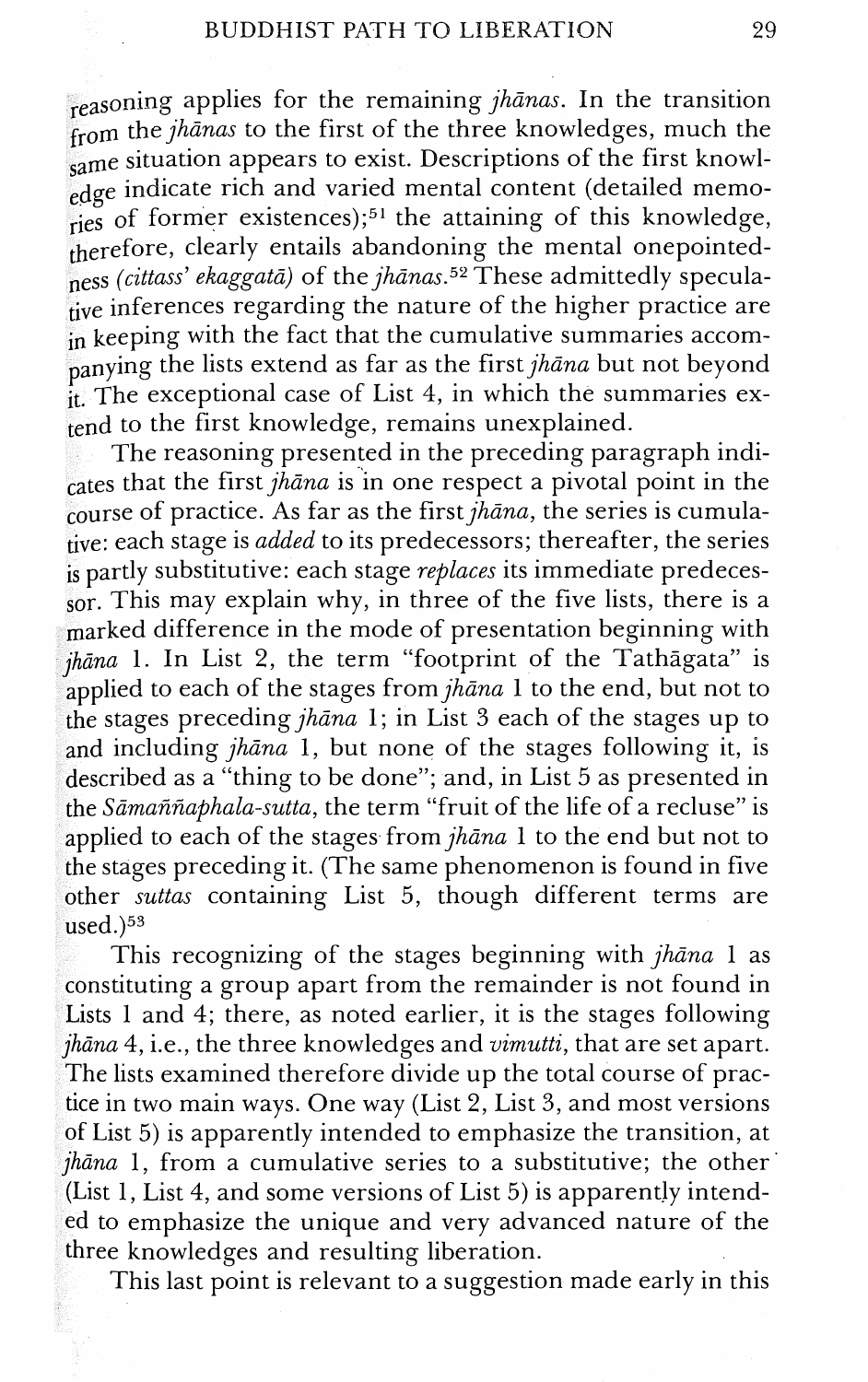paper regarding the noble eightfold path: as a summary of Gotama's course of practice, the eightfold path, lacking as it does the stages sammā-ñāṇa and sammā-vimutti, appears to be incomplete. This raises the problem why this incomplete  $\overline{ac}$ count of the course of practice should have been given so much prominence in the Tipitaka.

One possible explanation would be that right insight  $(sammā-ñāna)$ , despite its seemingly crucial importance in the course of practice, perhaps does not really need to be mentioned. This would be the case if, as many present-day Buddhists assume, the three knowledges are not meditative techniques which the meditator must take up after mastering the  $i\hbar\$ {a}nas, but, instead, are spontaneously arising insights which come of themselves once the mind has been properly prepared for them through *jhāna* practice. This possibility appears, however, to be incompatible with the nature of the three knowledges as described in the texts. The Tipitaka account of recollection of former existences (the first of the three), though too brief to provide much guidance on this point, does suggest an effortful, intentional practice: ". . . he directs and bends down his mind (cittam abhiniharati abhininnāmeti) to the knowledge and recollection of former habitations. . . ."54 The more detailed Visuddhimagga account does make clear that the practice entails a systematic, active attempt to recall past experiences, and gives practical advice on how this should be done.<sup>55</sup> The notion that insight will arise spontaneously once the  $jh\bar{a}nas$  have been perfected also appears to be at odds with the recognition of insight meditation (*vipassanā*) as a discrete mode of practice following. on, and superior to, concentration practice (samatha). Again, if insight arises spontaneously in the manner suggested, then there is nothing to distinguish Gotama's course of practice from those of his early teachers (from whom he learnt the  $jh\bar{a}nas$ ), or, indeed, from those of the meditative yoga schools, in which t perfecting of  $jhāna$  is the principal practical goal.<sup>56</sup> It was precisely its emphasis on insight as an achievement superior  $i\hbar$ *ana* that set Gotama's teaching apart from those of other samanas. As Pande rightly says, "His [Gotama's] originality appears to have consisted in the association of Samadhi and Pañña in order to advance from the Jhānas to the Three Vijjās and Sambodhi." $57$  Clearly, this advance from the jhanas to the three  $viij\bar{a}s$  (knowledges) does not come about spontaneously.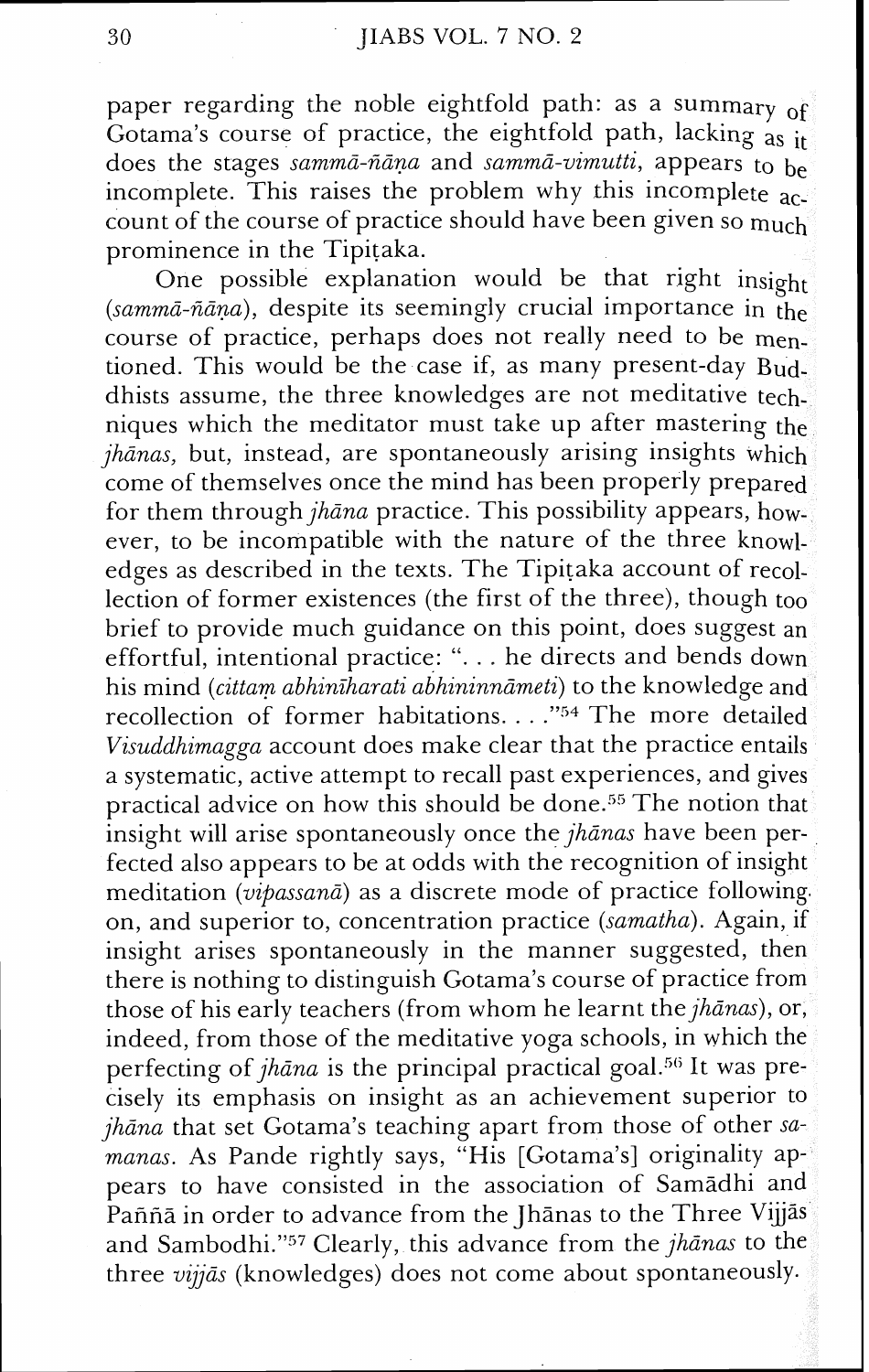A second possible explanation for the high status accorded the eightfold path is provided by the widely accepted notion that insight ( $\hat{p}$ aññ $\bar{a}$ ) is covered by the first stage, samm $\bar{a}$ -ditthi (right view). $58$  This interpretation is rendered superficially plausible by the fact, noted earlier, that the texts equate sammā- $\frac{p}{\text{d}t}$  is the knowledge of the four noble truths. However, the  $\sum_{k=1}^{n}$  is a set of the four noble truths with which samma-ditthi is  $\frac{1}{10}$ dentified is merely described as dukkhe ñānam, dukkhasamudaye  $\tilde{h}$ алат, ...—knowledge about suffering, knowledge about the  $arising$  of suffering, etc.<sup>59</sup> By contrast, the knowledge of the four noble truths which characterizes enlightenment, that is which comes with the third of the three knowledges, is described thus: So idam dukkhan ti yathābhūtam pajānāti, ayam duk $k$ hasamudayo ti yathābhūtam pajānāti  $\ldots$ —He knows as it really is, i'This is suffering"; he knows as it really is, "This is the arising of suffering"; etc.<sup>60</sup> This second description indicates a penetrating and direct realization, very different from the mere "knowledge about" represented by samma-ditthi. This suggests that samma-ditthi is an intellectual understanding of the truths sufficient to motivate a beginner to set out on the path, while sammā-ñāna (as perfected in the third knowledge) is the direct inner realization of the truths which brings liberation.

Those who would equate samm $\bar{a}$ -ditthi with the pañña group usually account for the anomaly that samma-ditthi comes first in the eightfold path rather than last by maintaining that the order of listing the path-factors is without significance: the eight factors, it is said, must be developed together rather than in a definite sequence.<sup>61</sup> However, this claim conflicts with the textual statements, quoted in the analysis of List 1, regarding the sequential—and partly cumulative—nature of the path. It also conflicts with the abundant evidence provided by Table 2 for the importance of sequence in the course of practice.

The notion that samma-ditthi, the first-named stage of the eightfold path, corresponds to the attainment of pañña (insight) is of great antiquity, appearing already in the  $C\bar{u}$ la-Vedalla- $\textit{sutta}.62$  In that sutta, a nun named Dhammadinna is asked to explain how the eightfold path is related to the well-known division of the practice into three categories, sila, samādhi, and  $pañña$  (moral discipline, mental discipline, and insight). She answers that the two are related as shown in Table 4. This explanation entails a distortion of the sequence of listing: the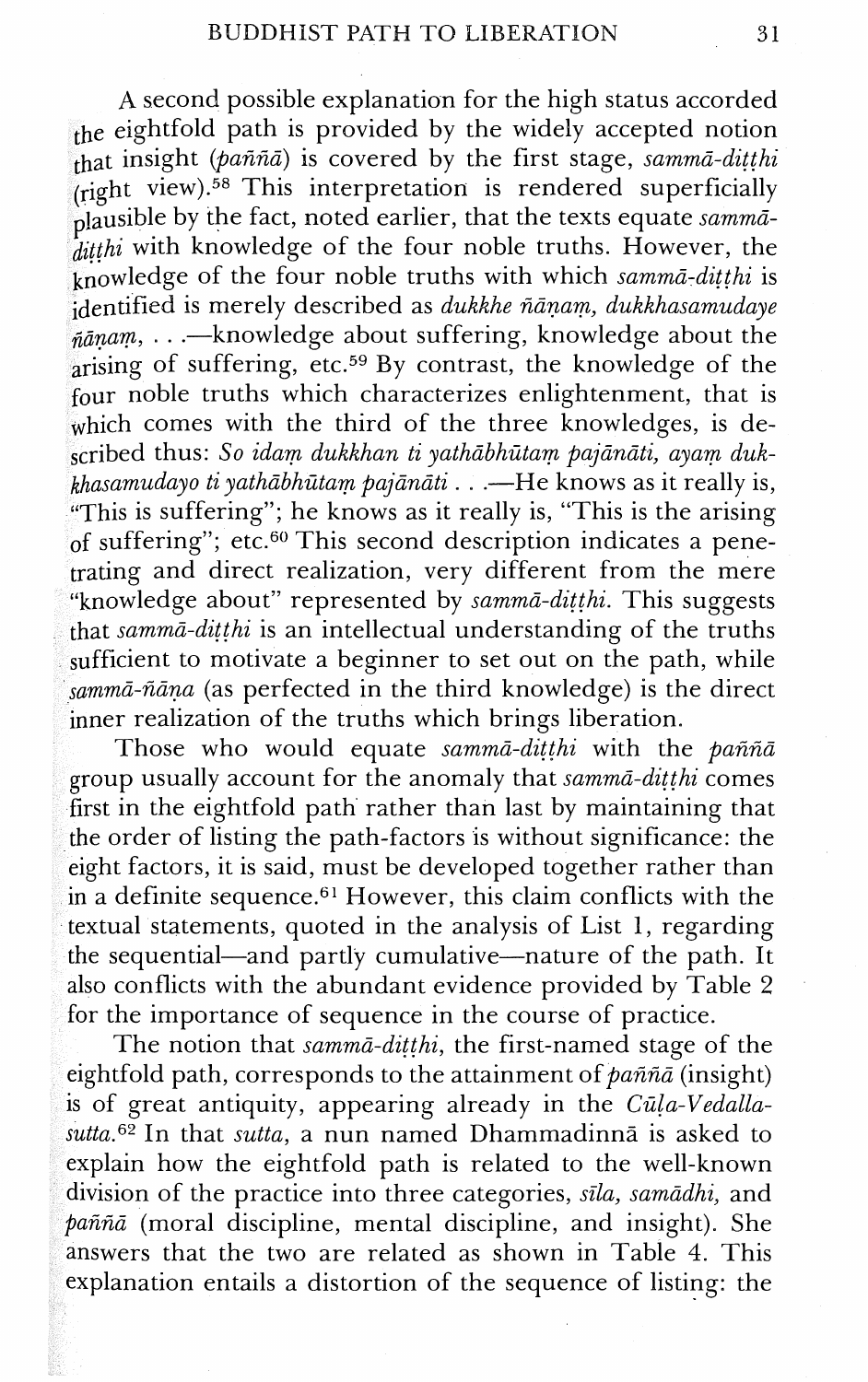first two path-factors have to be transferred to the end of the list. In spite of this, Dhammadinna's interpretation has been widely accepted by commentators down to the present  $d_{\text{av}}$  as

From the foregoing discussion it is evident that the  $c$ ause of the difficulty lies in the absence of the vital ninth and tenth stages. When one considers the tenfold path rather than the eightfold, it becomes clear that the true correspondences are as shown in Table 5.<sup>64</sup> Support for this interpretation is to be found in the Kassapasīhanāda- and Subha-suttas. As noted above, those two *suttas* group the stages of List 5 into three sections as shown in Table  $6.$  This mode of division is identical with that proposed here for the tenfold path.

There is a third possible explanation for the prominence given in the Tipitaka to the incomplete eightfold path. It may be that Gotama recognized that the practice of right insight  $(samma-\tilde{n}\bar{a}na)$  was too difficult for most people, and therefore intentionally omitted it from his discourses except when instructing monks already well advanced in meditation. The eightfold path would thus have been the popular version, while the tenfold path (or its equivalents, Lists 2 to *5)* was taught only to elite groups of advanced practitioners. This suggestion, however, raises some difficult and controversial issues which cannot be pursued further here.<sup>65</sup>

The present study has shown that the eightfold path is but one of several differently worded statements of Gotama's course of practice leading to liberation. Five alternative lists of stages have been examined; however, a preliminary survey of the Sutta-pitaka indicates the existence of a further forty or more lists, all representing more or less completely the same path to liberation, and therefore all eligible for inclusion in an expanded version of the analysis presented here. $66$  (The seven saddhammas and the five powers, both discussed earlier, are examples.) $67$  It appears, then, that in teaching his path of practice, Gotama made use of many different, though essentially equivalent, summarizing lists of stages, but that for some unclear reason one of those lists, the noble eightfold path, was favoured by his followers to such an extent that it came to overshadow completely the many alternative versions.

Perhaps more important than the above specific conclusions regarding the textual accounts of the path is the demonstration of the efficacy of the methodology employed. It has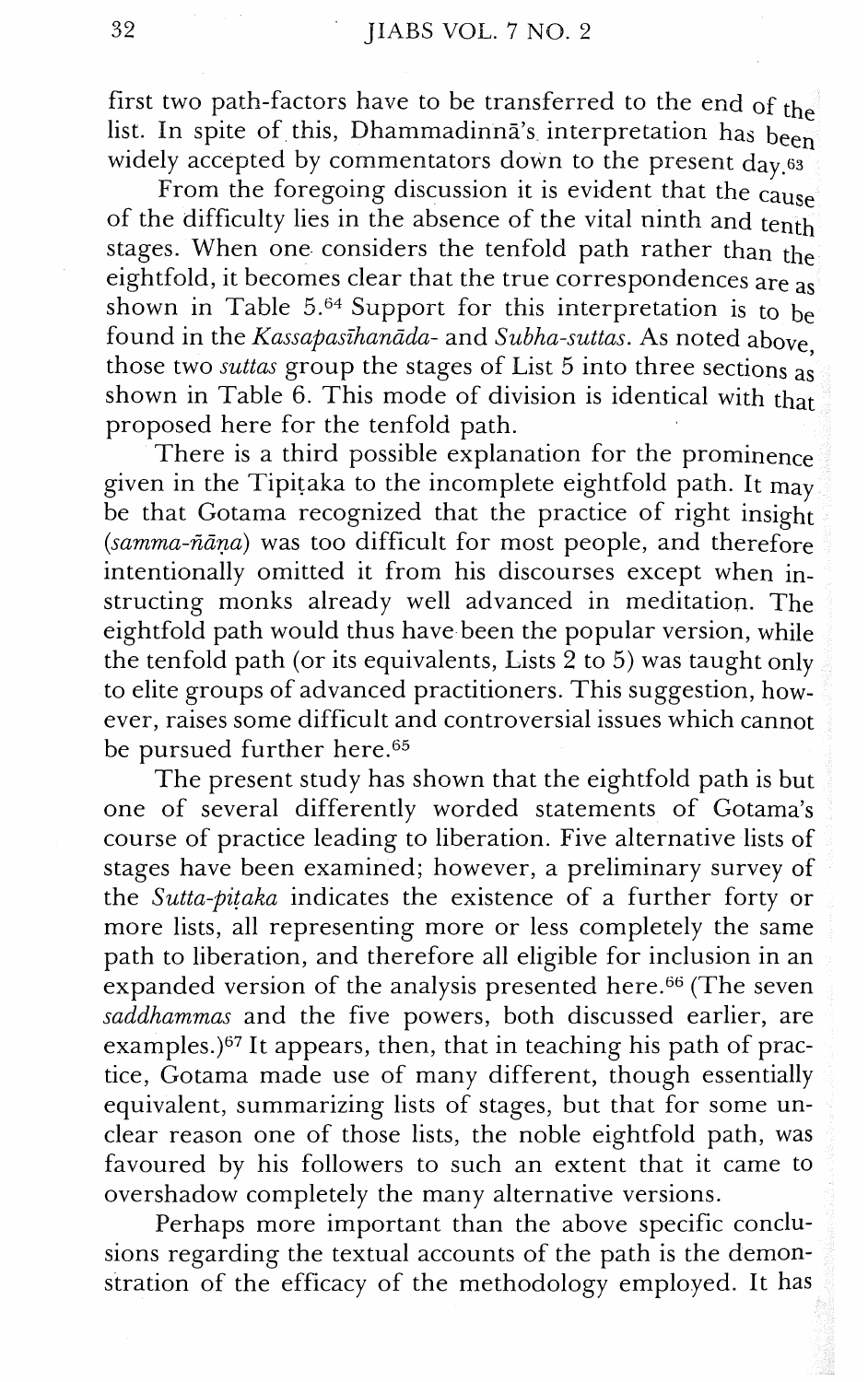been shown that comparison of broadly similar lists of stages  $\alpha$  an be a powerful tool in Buddhist textual analysis. Though applied here to a sample of just five lists, the technique is demonstrably applicable to the wider corpus of lists mentioned  $_{\text{above}}$ , and to a variety of other lists of doctrinal items as well.

| List 1<br>(Tenfold Path)                               |     | List 2<br>(Cūla-Hatthipadopama)                                                                                                   |  |  |  |
|--------------------------------------------------------|-----|-----------------------------------------------------------------------------------------------------------------------------------|--|--|--|
| 1. sammā-ditthi<br>2. sammā-sankappa                   |     | 1. Dhamma/saddhā/pabbajjā                                                                                                         |  |  |  |
| 3. sammā-vācā<br>$4. sammā-kammanta$<br>5. sammā-ājīva |     | $2. s\bar{v}la$                                                                                                                   |  |  |  |
| 6. sammā-vāyāma                                        |     | 3. indriyasamvara                                                                                                                 |  |  |  |
| 7. sammā-sati                                          |     | 4. sati-sampajañña                                                                                                                |  |  |  |
| 8. sammā-samādhi                                       |     | $\left(\begin{array}{c} 5. \textit{jhāna} \ 1 \ 6. \textit{jhāna} \ 2 \ 7. \textit{jhāna} \ 3 \ \end{array}\right)$<br>8. jhāna 4 |  |  |  |
| 9. sammā-ñāņa                                          |     | († 9. pubbenivāsānussati-ñāṇa $10.~sat$ fānam cutūpapāta-ñāṇa $11.~\bar{a}$ savakkhaya-ñāṇa                                       |  |  |  |
| 10. sammā-vimutti                                      | $=$ | 12. vimutti                                                                                                                       |  |  |  |

Table 1. Correspondences between Lists 1 and 2.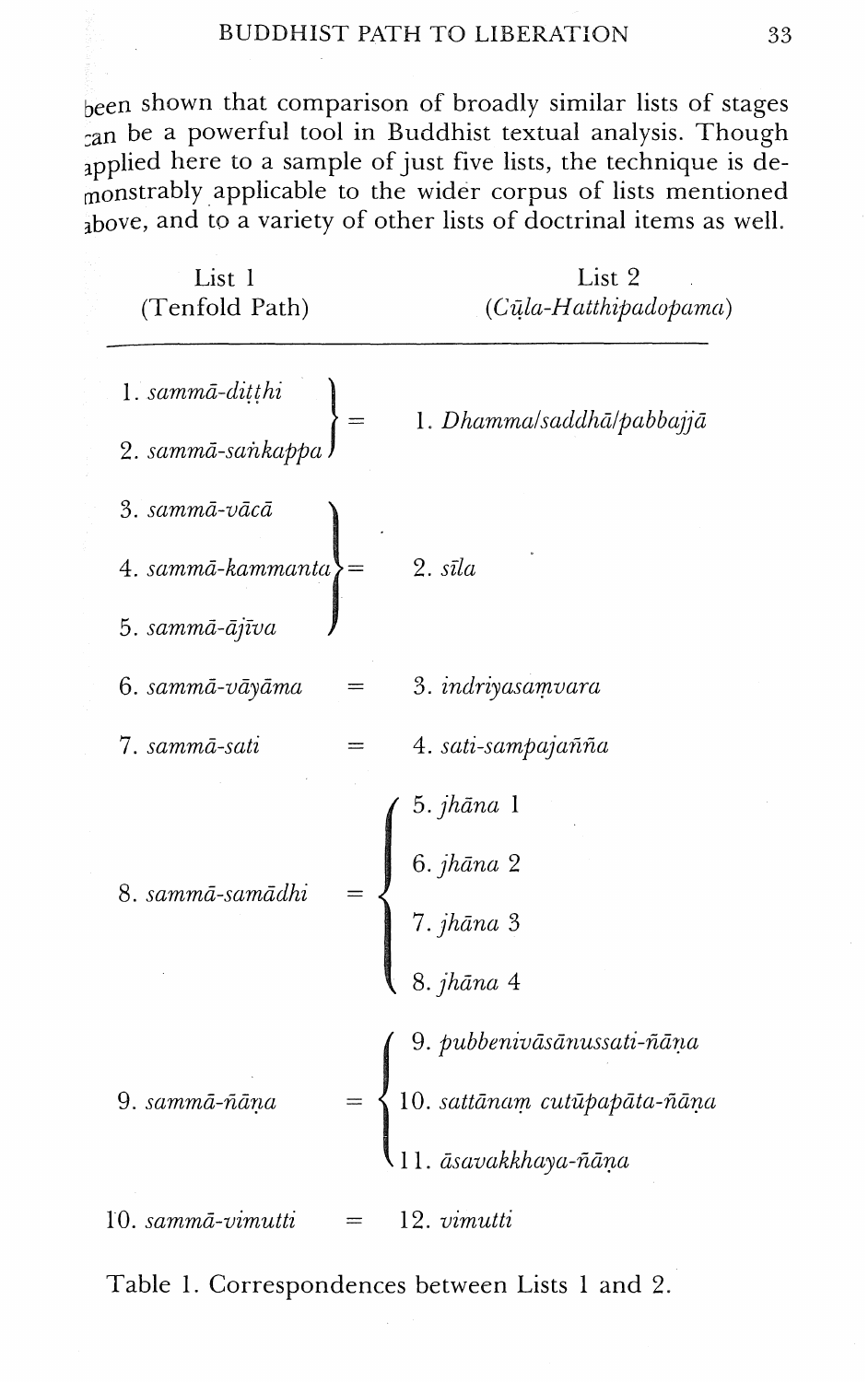| List 1      | List 2         | List 3                 | List 4         | List 5           |
|-------------|----------------|------------------------|----------------|------------------|
| s. ditthi   | Dhamma/saddhā/ |                        |                | Dhamma/saddhā/   |
| s. sankappa | pabbajjā       | hiri, ottappa          |                | pabbajjā         |
| s. vācā     |                | p. kāyasamācāra        |                |                  |
| s. kammanta | sīla           | p. vacīsamācāra        | sīla           | sīla             |
| s. ājīva    |                | $p. \bar{a}j\bar{v}va$ |                |                  |
| s. vāyāma   | indriyasamvara | indriyasamvara         | indriyasamvara | indriyasamvara   |
|             |                | bhojane mat.           | bhojane mat.   | (bhojane mat.)   |
|             |                | jāgariyā               | jāgariyā       |                  |
| s. sati     | satisampajañña | satisampajañña         | satisampajañña | satisampajañña   |
|             | jhāna 1        | jhāna 1                |                | jhāna 1          |
| s. samādhi  | jhāna 2        | jhāna 2                | 4 jhānas       | jhāna 2          |
|             | jhāna 3        | jhāna 3                |                | jhāna 3          |
|             | jhāna 4        | jhāna 4                |                | jhāna 4          |
|             |                |                        |                | ñānadassana etc. |
|             | pubbenivās.    | pubbenivās.            | pubbenivās.    | $\mu$ ubbenivās. |
| s. ñāņa     | cutūpapāta.    | cutūpapāta.            | cutūpapāta.    | cutūpapāta.      |
|             | āsavakkhaya.   | āsavakkhaya./          | āsavakkhaya./  | āsavakkhaya./    |
| s. vimutti  | vimutti        | vimutti                | vimutti        | vimutti          |
|             |                |                        |                |                  |

Table 2. Correspondences among the five lists. Lists **3** and 4 are shown as they would have been before the postulated corruptions came about, and List *5* is shown with the inconsistent *snntutthi* omitted.

JIABS VOL. 7 NO. 2

 $^{34}$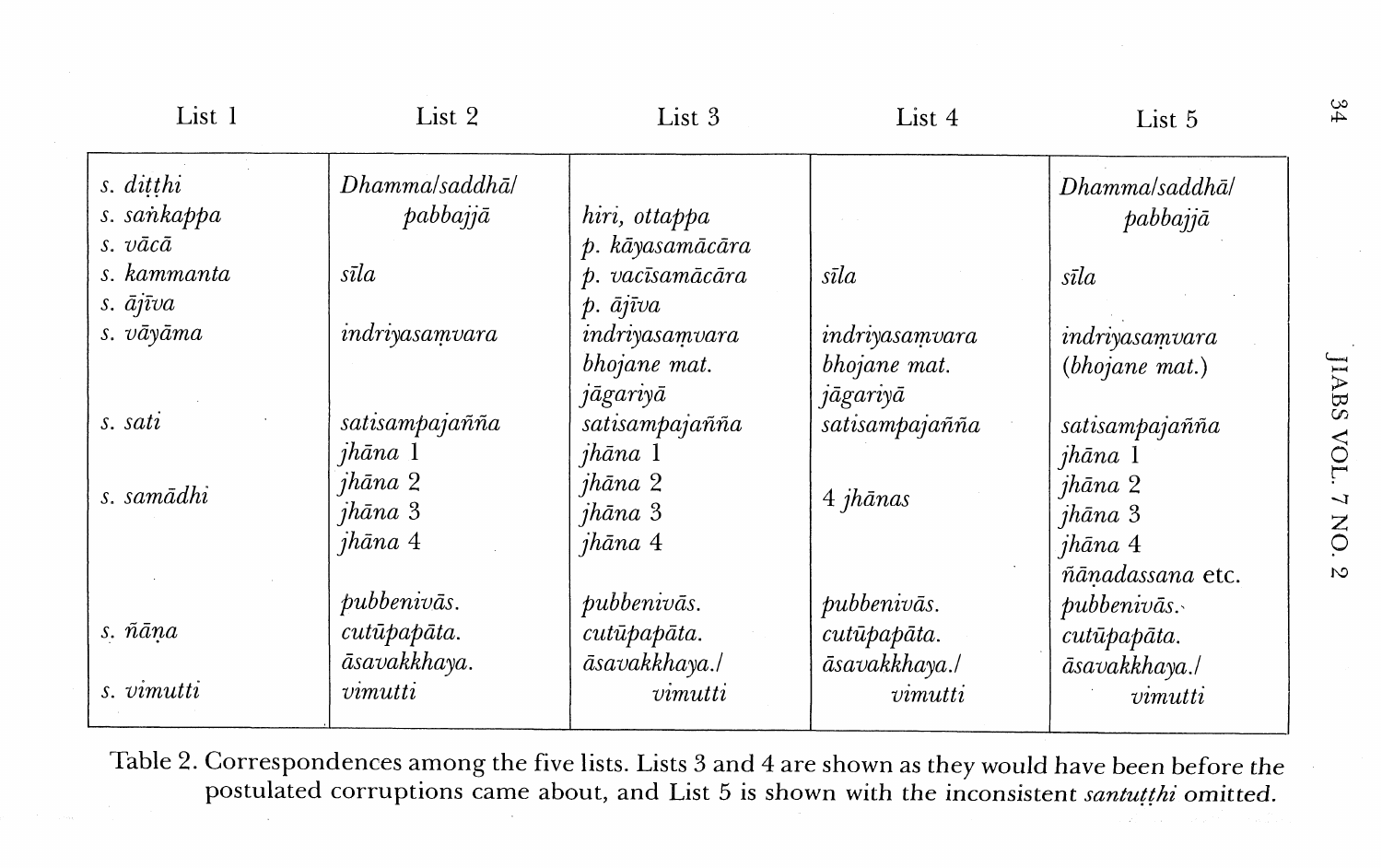

Table 3. Position of *santutthi* in Lists *2* and *5.* 

Eightfold Path *Dhammakkhandhas*  3. sammā-vācā 4. sammā-kammanta  $1. s\bar{\iota}la$ 5. sammā-ājīva 6. sammā-vāyāma 7. sammā-sati 2. samādhi 8. sammā-samādhi 1. sammā-diṭṭhi<br>2. sammā-saṅkappa  $3. \text{ }\hat{p}$ aññ $\tilde{a}$ 

Table 4. Correspondence between the eightfold path and the three *dhammakkhandhas,* according to Dhammadinna.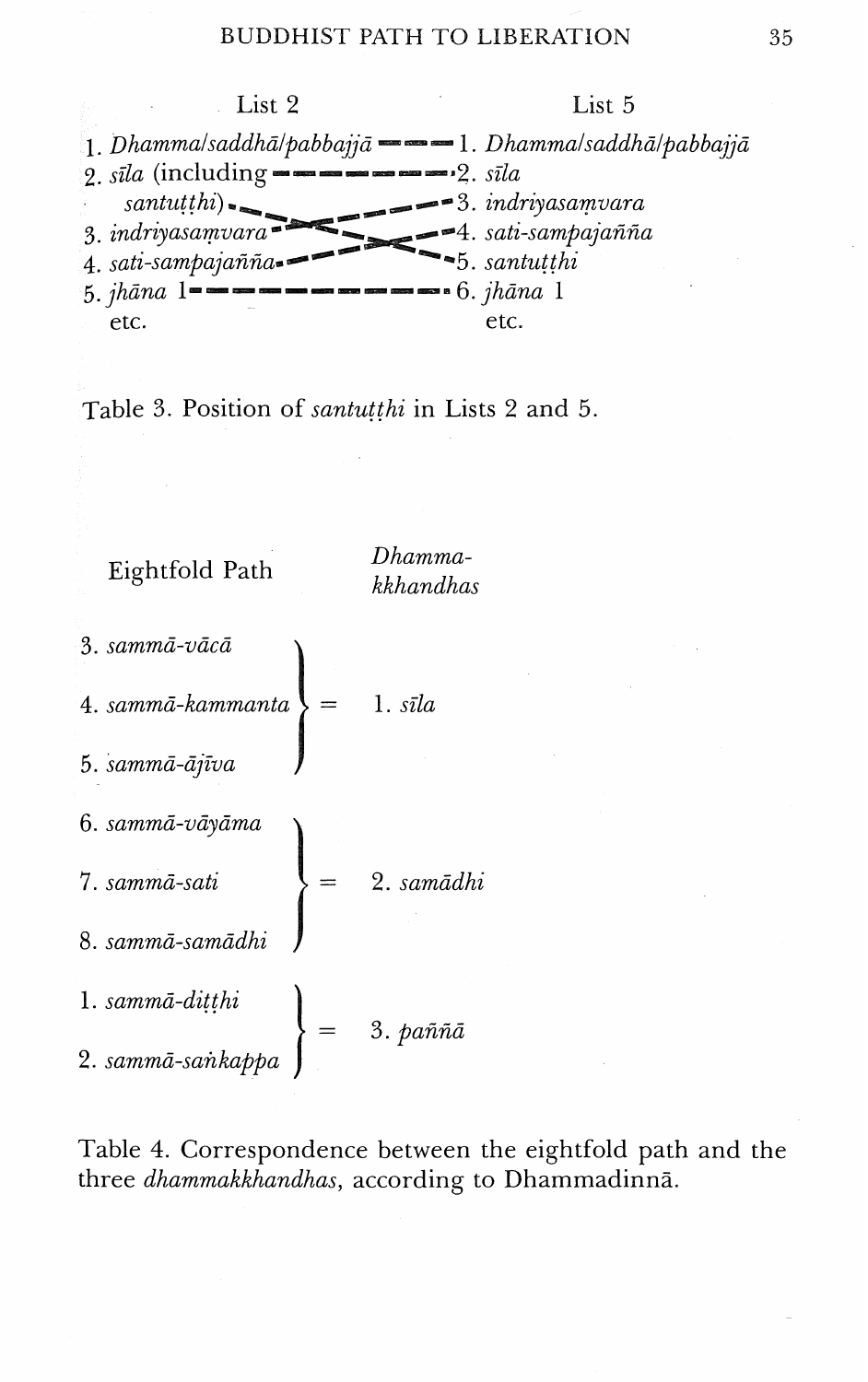## JIABS VOL. 7 NO. 2



Table 5. Proposed correspondence between the tenfold path and the three *dhammakkhandhas*.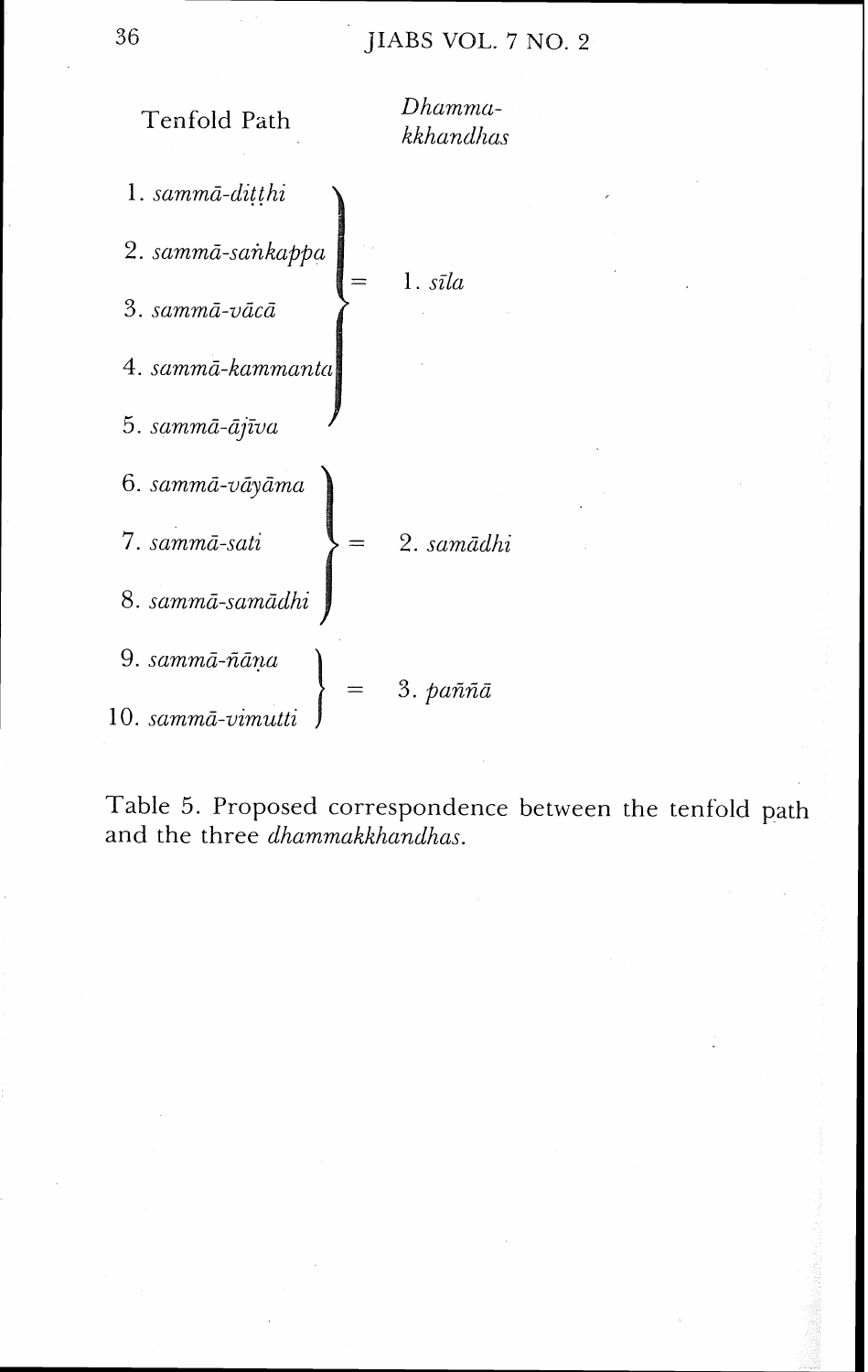

Table 6. Groupings of stages according to the *Kassapasihanāda*and *Subha-suttas.*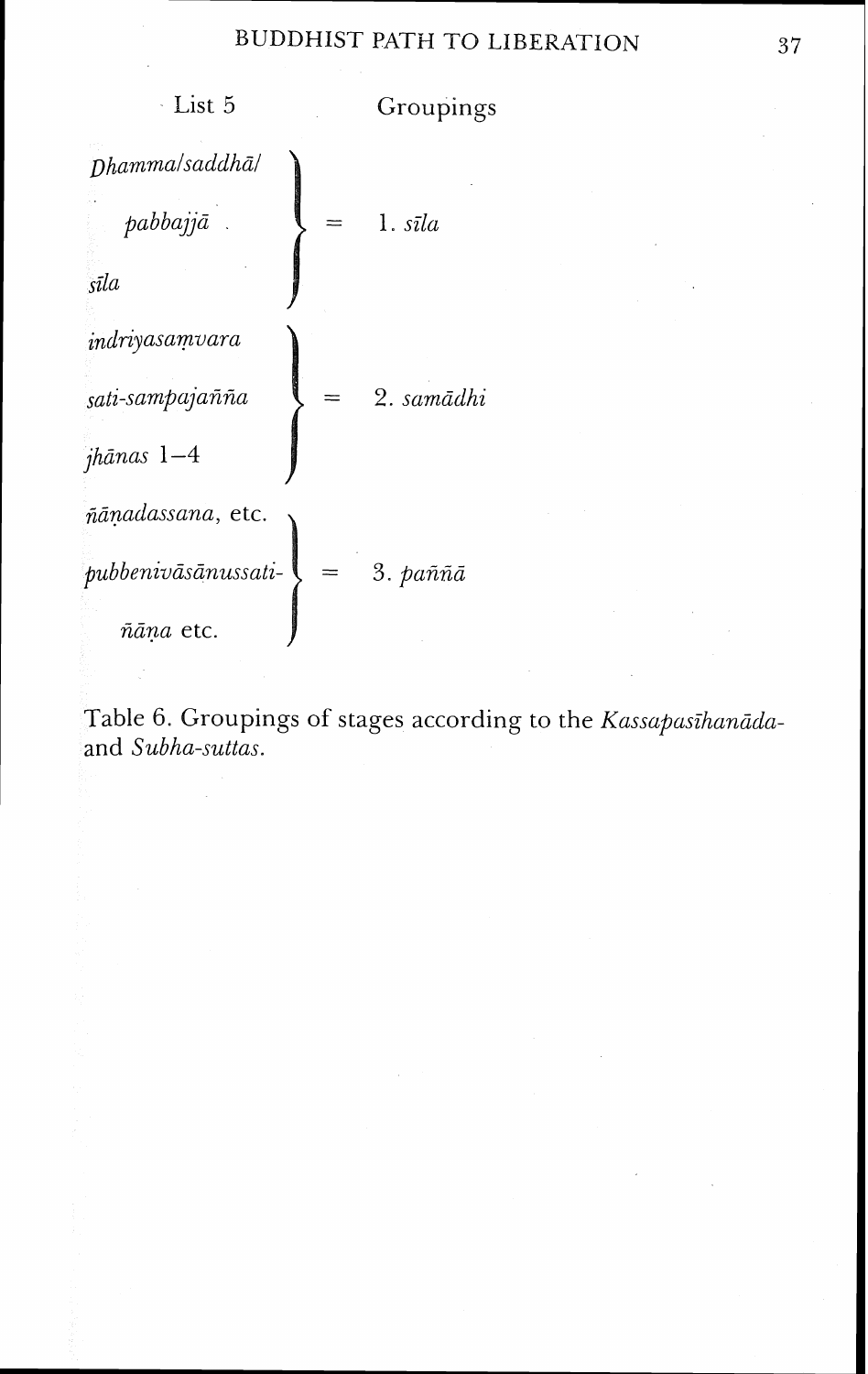#### **NOTES**

\* I am grateful to N. Ross Reat and Martin Stuart-Fox of the University of Queensland for reading an earlier draft of this paper and offering valuable suggestions for improvement.

1. The noble eightfold path *(summa-ditthi, -sunkappa, -udcii, -kammanta, -ānva, -vāvāma, -sati, -samādhi*), as the fourth of the four noble truths realized by Gotama in his enlightenment, figures prominently in the "first sermon" (S  $v(420-425)$  and many other *suttas*. The high status accorded it therefore appears, on the surface, well deserved.

2. D ii 217, iii 271, 291, 292, M i 44,446-447, ii 29, iii 76, S ii 168, v 20, **A**  ii 89, v 212-310. Translations are my own unless otherwise stated.

3. A v 244, 222, 237.

4. S v 20.

5. M iii 76.

6. C.A.F. Rhys Davids, Introduction to vol. 5 of *The Book of the Gradual Sayings (Anguttara-nikdya),* trans]. F.L. Woodward (London: Luzac & Co,, 1955), pp.  $x - xi$ .

7. A v 189, 346.

8. A v 212-310. In most cases, however, the list appears merely as *"sammd-ditthi* . . . *pe* . . . *sammd-uimutti"* and is accompanied by only one or two lines of text.

9. E.g., at D ii 312-313.

10. D ii 313.

11. M iii 75-76.

12. This statement appears to conflict with the widely held view, early expressed by the nun Dhammadinna (M i 301), that the first two path-factors, *sammd-ditthi* and *sammd-sunkappa,* are equivalent to the third *clhammakkhandha, paññā*. This question will be discussed toward the end of the analysis.

13. M iii 71.

14. D i 206 etc.

15. D iii 273 etc.

16. M i 179-184, 344-348, ii 38-39.

17. M i 175-184.

18. The terms *Dhamma/saddhā/pabbajjā*, *sīla*, etc., are adopted here to stand in for the sometimes very lengthy descriptions given in the *sutta.* 

19. *So idam dukkhun tiyathdbhzitam pajdndti, ayam dukkhasumudayo tiyathdbhatam pajdndti,* . . . (M i 183)

20. D ii 312-313.

21. *Dukkhe ñānam, dukkhasamudaye ñānam, ....* 

22. Here, again, the nature of *summa-ditthi* comes into question. This important point will be taken up towards the end of the analysis.

23. The translation follows closely that of I.B. Horner, departing from it mainly for the sake of consistency in terminology. See I.B. Horner (trans].) *The Middle Length Sayings,* vol *1* (London: Luzac & Co., 1967), pp. 28-29.

24. E.g., M i 22-23.

25. M i 339-349.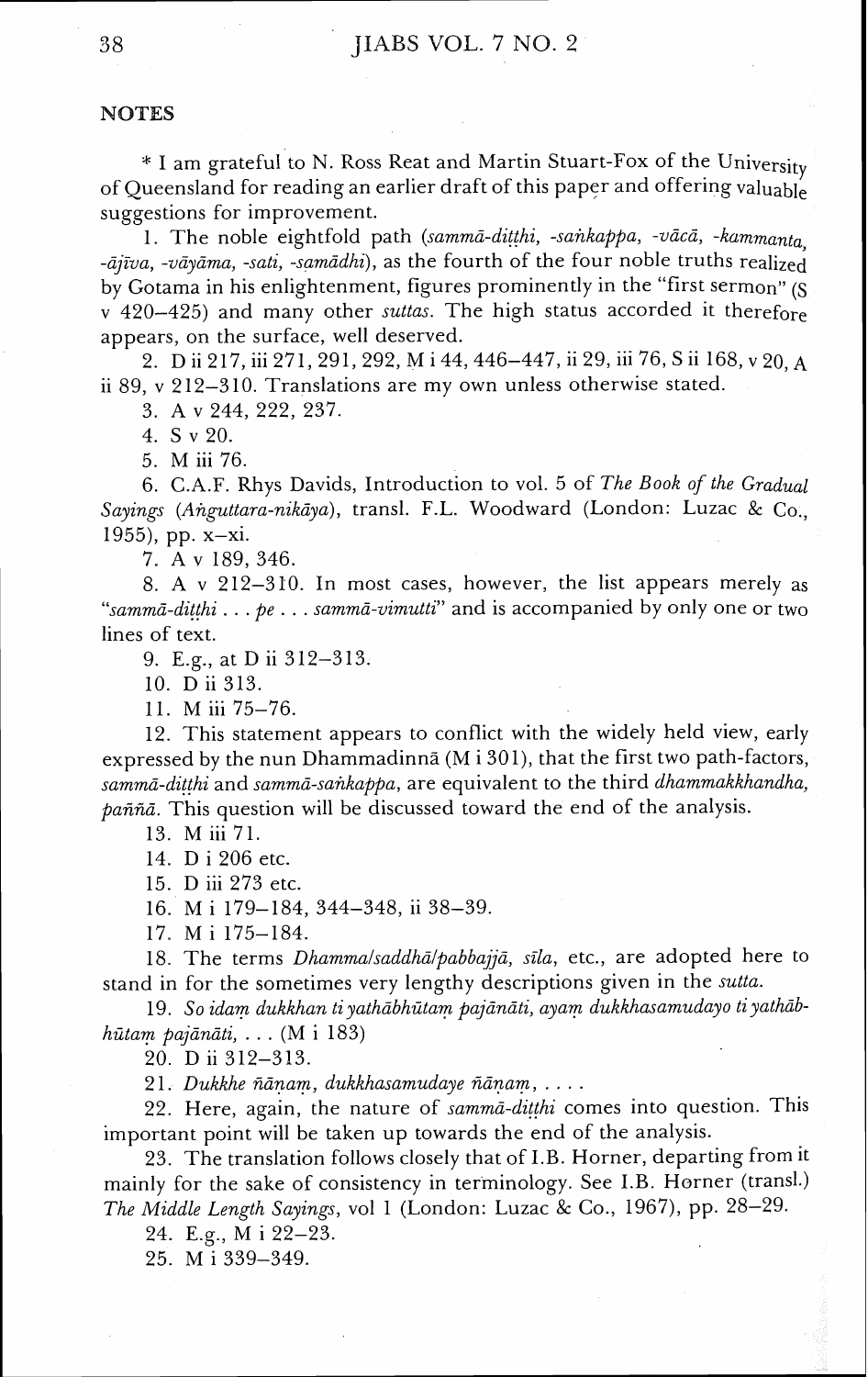26. M ii 29-39.

27. M i 271-281.

28. M i 356.

29. Mi 273.

30. M i 274.

31. E.g., D i 63. The inversion of bodily action and speech as between this list and List 1 is trivial; the *paficasila* agrees with List 3 in putting bodily action before speech.

32. A iii 9, v 123-124. The better-known set of five powers listed at D ii 120, etc., does not include *hiri* and *ottappa.* 

33. D iii 252, M i 356.

34. Had the earlier list occurred in several *suttas* in different *nikijas,*  <sub>palpable</sub> discrepancies would have resulted, thereby alerting the memorizers to the corruption. Thus, generally speaking, infrequent occurrence of a textual passage would be conducive to corruption of it.

35. M i 353-359.

36. M i 356. The identity of *uiriya* with *summa-uciydma* and *indriyasamvara,*  already apparent from the description quoted, is further indicated by the definition of *sammd-uciyima* given at *D* ii 312 (. . . *chandam janeti u6yamati viriyam arabhati* . . .) and the definitions of *uiriya* and *sammd-u6jama* given at *~hammasangani* 1 1,12.

37. D i 62-85.

38. See D i 62, note 3. The counterpart of List 5 in the Chinese Tripiraka similarly includes this item, and further differs from the standard Pali version in omitting *santutthi.* (See *Taisho* No.  $1(20) = A$  *Mo Chou Ching.*)

39. Di 71.

40. D i 71.

41. M i 180.

42. A v 23-29, 89-91. The list runs: *sila,* . . . *viriya, santutthi, sati, pafifia.*  As shown above, *uiriya* can be identified with *indrijasamuara.* (Cf. note 36 above.)

43. The Chinese version of List 2 has *santutthi* as a stage in its own right between *sila* and *indriyasamvara,* thus providing a further intermediate form between List 2 and List *5.* (See *Taishd* No. 26(146) = *Hsiang Chi Yu Ching.)* 

44. E.g., M i 21-23.

45. D i 213. Paradoxically, this condemnation of the *iddhis* is followed by the same list of seventeen stages (List 5), one of which is again mastery of the *iddhis.* 

46. In the Chinese version *(Taishci* No. l(20) ) these five items are set apart under the group heading *shêng fa*, "superior *dhammas.*"

47. D i 100, 124, 147, 157-158, 159-160, 171-174,206-209,214-215, 232-233.

48. D i 100. It is possible that the same division is followed in the *Sonadanda,* but extensive use of *pe* obscures the situation (See D i 124.)

49. D i 171-174, 206-209.

50. See, e.g., D i 73-76.

51. See the description quoted earlier. The possible significance of the